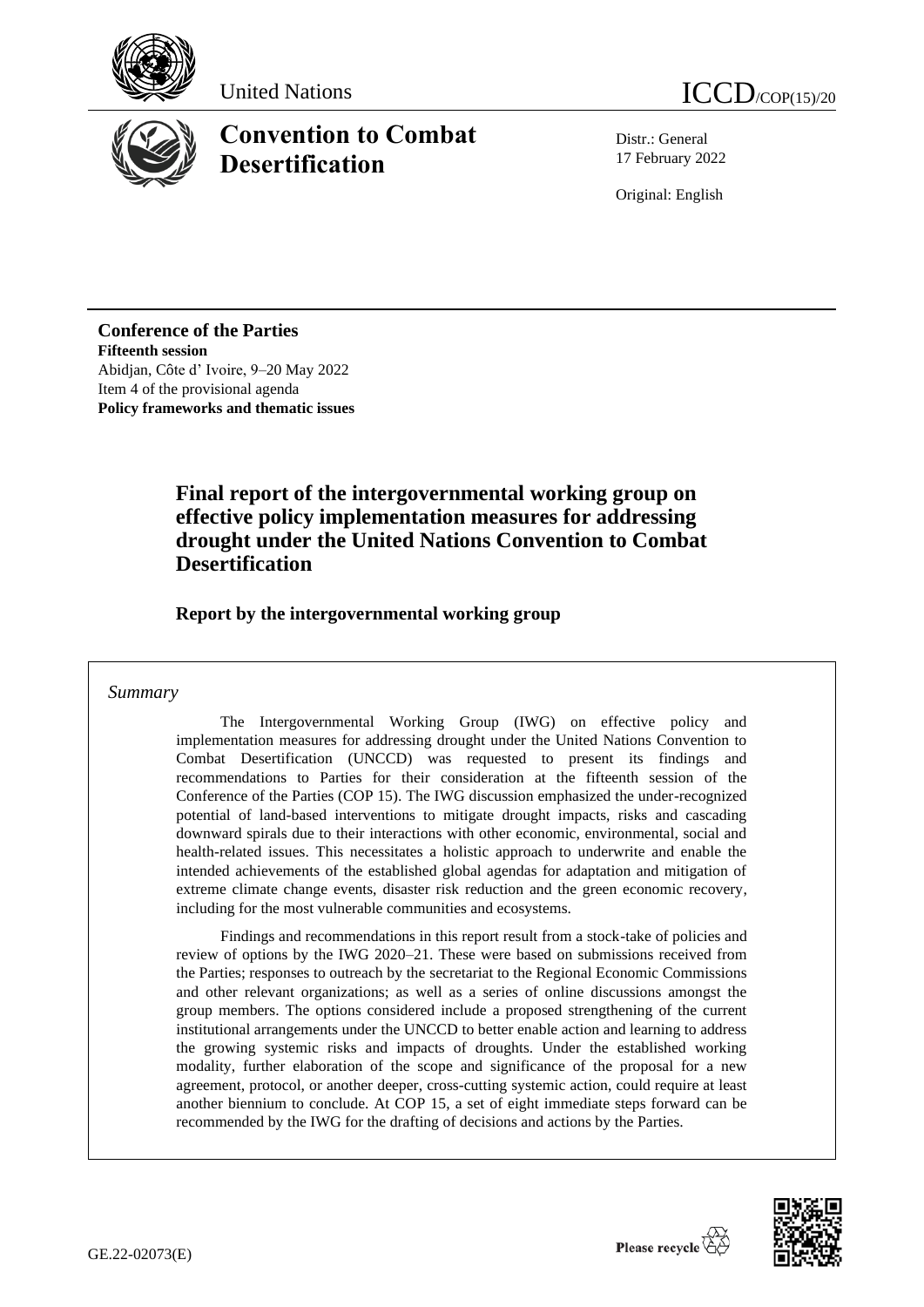# Contents

|       |                                                                             | Paragraphs | Page           |
|-------|-----------------------------------------------------------------------------|------------|----------------|
|       |                                                                             | $1 - 6$    | $\mathcal{E}$  |
|       |                                                                             | $7 - 15$   | $\overline{4}$ |
| Н.    |                                                                             | $16 - 40$  | 7              |
| III.  |                                                                             | $41 - 44$  | 17             |
| IV.   |                                                                             | $45 - 51$  | 17             |
| V.    | Recommendations to the Parties for decision at the fifteenth session of the | 52         | 19             |
| Annex |                                                                             |            |                |
|       |                                                                             |            | 22             |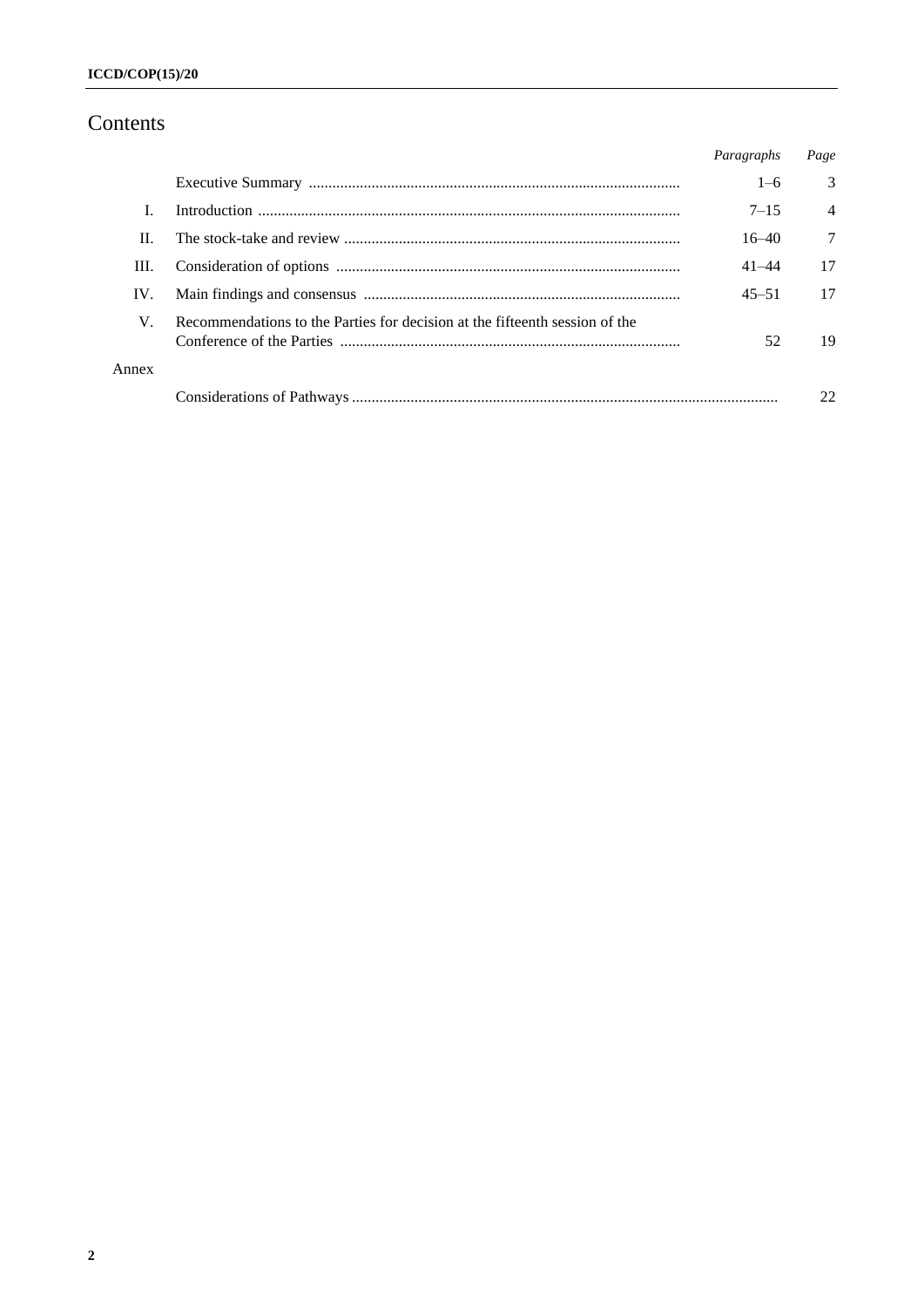# **Executive Summary**

1. Effective transformation of drought risks is critical to counterbalance the increasing impacts of droughts and their interactions with other economic, environmental, and social problems, including poverty and ongoing threats to the health of populations and ecosystems. The United Nations Office for Disaster Risk Reduction (UNDRR) Special Report on Drought<sup>1</sup> and the Intergovernmental Panel on Climate Change (IPCC) Special Report on Climate Change and Land <sup>2</sup> have both clarified the opportunities for land-based interventions to mitigate drought risks and impacts on vulnerable communities, sectors, and ecosystems. This should be an essential element of a global green recovery. 3

2. The Intergovernmental Working Group (IWG) on effective policy and implementation measures for addressing drought under the United Nations Convention to Combat Desertification (UNCCD) was established by decision 23/COP.14. Its terms of reference are to take stock of and review the existing policy, implementation, and institutional coordination frameworks, including partnerships on drought preparedness and response. Its objective is to consider options for appropriate policy, advocacy, and implementation measures at all levels for addressing drought effectively under the Convention in the context of a wider holistic and integrated approach to disaster risk reduction and enhancing the resilience of communities and ecosystems. The IWG was requested to present its findings and recommendations to Parties for their consideration at the fifteenth session of the Conference of the Parties (COP 15), and the secretariat was requested to continue reporting on the implementation of the decision at future sessions of the COP.

3. This synthesis report presents the outcome of the work of the IWG, including an overview of the IWG's stocktake and review of options. It is based on submissions received from the Parties; the supporting outreach undertaken by the secretariat to the Regional Economic Commissions (RECs) and other relevant organizations; and the findings and recommendations from discussion amongst the group members. The options considered include a proposed strengthening of the current institutional arrangements under the UNCCD to support more concerted global efforts to address the growing systemic risks and impacts of droughts through a new agreement, protocol, or other deeper cross-cutting systemic action. While there is ample agreement within the IWG for the need for ambitious and fast strengthening of measures under the current institutional arrangement, there was no consensus on the latter, but a further discussion process is recommended beyond COP 15.

4. It is clear that the new arrangements to guide the work of the UNCCD on drought would take at least another biennium to prepare in a draft form, and it would very likely take significantly longer to pursue any legally binding option. In the meantime, many Parties would like to see a clearer analysis of the effectiveness of the existing framework, including articulation of any gaps, to accompany any such proposals. This continuing investigation of effectiveness requires significant conceptual and practical demonstration work to combine and enhance the available systems to monitor the effects of drought risks and impacts on people, economies and ecosystems and to evaluate the effectiveness of actions under the UNCCD.

5. The IWG's discussions have drawn attention to the under-recognized potential of land-based interventions to mitigate drought impacts, risks and cascading downward spirals due to their interactions with other economic, environmental, social and health-related issues. This necessitates a holistic approach to underwrite and enable the intended achievements of the established global agendas for adaptation and mitigation of extreme

<sup>1</sup> [<https://www.undrr.org/publication/gar-special-report-drought-](https://www.undrr.org/publication/gar-special-report-drought-2021#:~:text=The%20GAR%20Special%20Report%20on,and%20ecosystems%20health%20and%20wellbeing)[2021#:~:text=The%20GAR%20Special%20Report%20on,and%20ecosystems%20health%20and%20](https://www.undrr.org/publication/gar-special-report-drought-2021#:~:text=The%20GAR%20Special%20Report%20on,and%20ecosystems%20health%20and%20wellbeing) [wellbeing>](https://www.undrr.org/publication/gar-special-report-drought-2021#:~:text=The%20GAR%20Special%20Report%20on,and%20ecosystems%20health%20and%20wellbeing).

<sup>2</sup> [<https://www.ipcc.ch/srccl/>](https://www.ipcc.ch/srccl/).

<sup>&</sup>lt;sup>3</sup> [<https://www.gov.uk/government/publications/g7-finance-ministers-meeting-june-2021](https://www.gov.uk/government/publications/g7-finance-ministers-meeting-june-2021-communique/g7-finance-ministers-and-central-bank-governors-communique) [communique/g7-finance-ministers-and-central-bank-governors-communique>](https://www.gov.uk/government/publications/g7-finance-ministers-meeting-june-2021-communique/g7-finance-ministers-and-central-bank-governors-communique).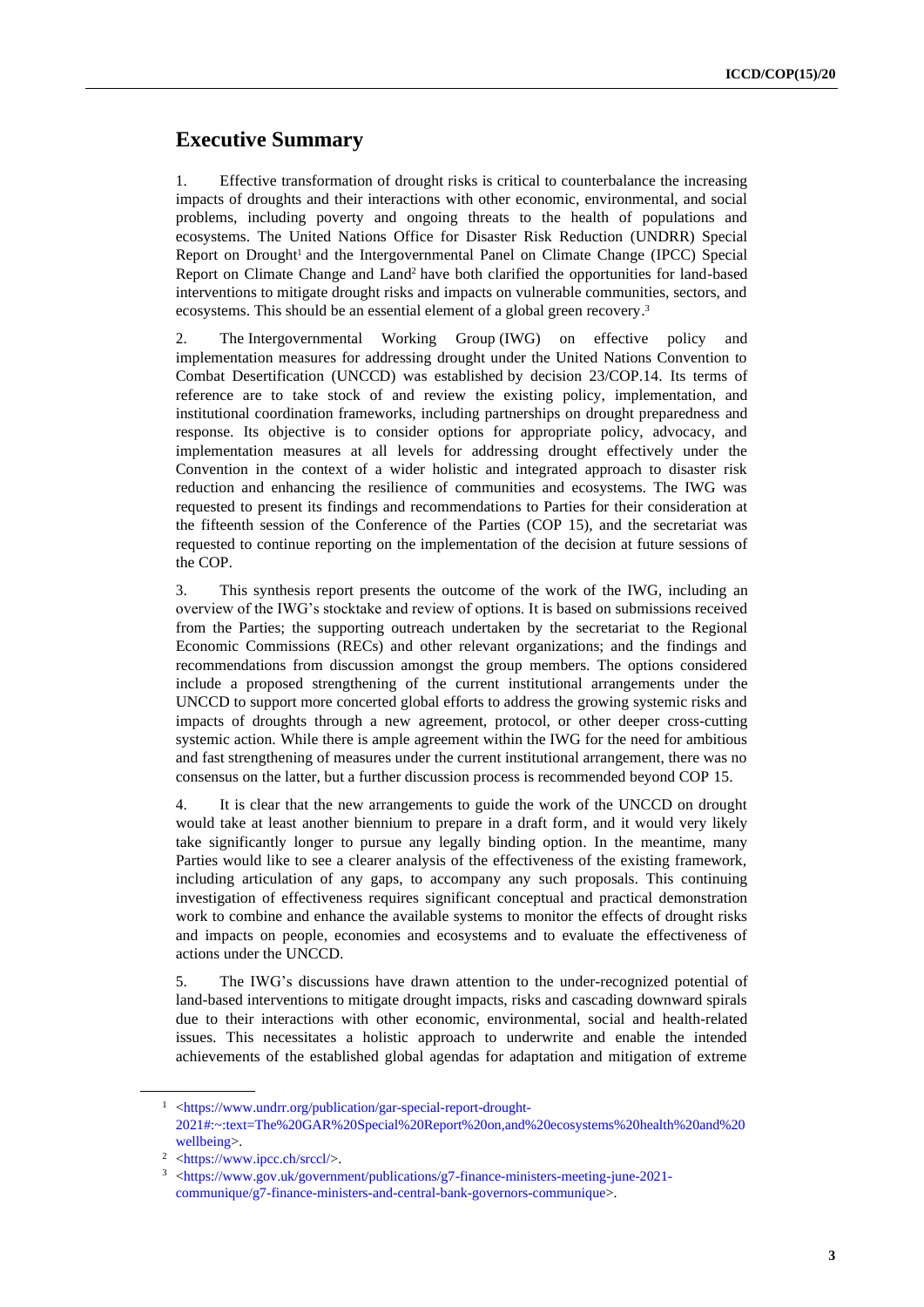climate change events, disaster risk reduction and the green economic recovery, including for the most vulnerable communities and ecosystems.

6. The IWG's main findings underline: (i) ongoing improvements under existing arrangements; (ii) a holistic approach to partnerships emerging through IWG's work due to its approach to interlinking agendas for sustainable development that gives consideration to ongoing changes affecting both land and climate conditions; (iii) continuing discussion on the need for and possible form of any potential new arrangements for the UNCCD to provide leadership of its interlinking global agenda on land and drought; (iv) increasing recognition of the need and opportunity for the UNCCD to transform drought risks through its well-grounded approach to land as the central basis underpinning progress for other global development targets and agendas as well as its own. Overcoming negative drought effects due to both climate and land-use changes must entail a continuous and adaptive learning process at all levels, including leadership at the global level and good practices for enabling ground-truthing from the ground.

## **I. Introduction**

7. Effective transformation of drought risks is critical to counterbalance the increasing impacts of droughts and their interactions with other economic, environmental, and social problems, including poverty and ongoing threats to the health of populations and ecosystems. The UNDRR Special Report on Drought<sup>4</sup> and the IPCC Special Report on Climate Change and Land <sup>5</sup> have both clarified the opportunities for land-based interventions to mitigate drought risks and impacts on vulnerable communities, sectors, and ecosystems. This should be an essential element of a global green recovery.<sup>6</sup>

8. Drought is a global threat affecting both developed and developing regions and economies. Collective responses to drought have evolved over millennia, enabling societies and civilizations to flourish by mitigating local impacts on people and resources and transforming economies. But as systemic and often new multipliers cause avoidable effects from localized droughts and degradation to cascade within and across boundaries, everyone is hit ever harder.<sup>7</sup> Societies should not accept that people and the planet are affected to such a degree by a threat that we know at least partially how to avoid and combat. Avoidable drought impacts hitting our most vulnerable members must raise a red flag in the global governance system.

9. In many situations, the 2030 Targets for Sustainable Development cannot be reached without proactively addressing droughts as a serious threat to progress on several Sustainable Development Goals (SDGs), including SDG1 (poverty), SDG2 (hunger), SDG3 (health), SDG5 (gender), SDG6 (water), SDG9 (industry and infrastructure), SDG10 (inequality), SDG11 (cities), SDG12 (production and consumption), SDG13 (climate change), SDG15 (life on land), SDG16 (peace, justice and institutions) and SDG17 (partnerships).

10. A more coherent global policy-level prioritization of the proactive approach to drought can prevent the avoidable impacts, reduce the damage, and transform the recovery processes. <sup>8</sup> This involves addressing the systemic drivers of drought exposure and vulnerability, impacts and overall risks. These are not only climate-driven, but also involve human effects on one another and on the planet, as well as the collective processes needed

<sup>4</sup> [<https://www.undrr.org/publication/gar-special-report-drought-](https://www.undrr.org/publication/gar-special-report-drought-2021#:~:text=The%20GAR%20Special%20Report%20on,and%20ecosystems%20health%20and%20wellbeing)[2021#:~:text=The%20GAR%20Special%20Report%20on,and%20ecosystems%20health%20and%20](https://www.undrr.org/publication/gar-special-report-drought-2021#:~:text=The%20GAR%20Special%20Report%20on,and%20ecosystems%20health%20and%20wellbeing) [wellbeing/>](https://www.undrr.org/publication/gar-special-report-drought-2021#:~:text=The%20GAR%20Special%20Report%20on,and%20ecosystems%20health%20and%20wellbeing).

<sup>5</sup> [<https://www.ipcc.ch/srccl/>](https://www.ipcc.ch/srccl/).

<sup>6</sup> [<https://www.gov.uk/government/publications/g7-finance-ministers-meeting-june-2021](https://www.gov.uk/government/publications/g7-finance-ministers-meeting-june-2021-communique/g7-finance-ministers-and-central-bank-governors-communique) [communique/g7-finance-ministers-and-central-bank-governors-communique>](https://www.gov.uk/government/publications/g7-finance-ministers-meeting-june-2021-communique/g7-finance-ministers-and-central-bank-governors-communique).

<sup>7</sup> [<https://www.undrr.org/publication/gar-special-report-drought-](https://www.undrr.org/publication/gar-special-report-drought-2021#:~:text=The%20GAR%20Special%20Report%20on,and%20ecosystems%20health%20and%20wellbeing)[2021#:~:text=The%20GAR%20Special%20Report%20on,and%20ecosystems%20health%20and%20](https://www.undrr.org/publication/gar-special-report-drought-2021#:~:text=The%20GAR%20Special%20Report%20on,and%20ecosystems%20health%20and%20wellbeing) [wellbeing>](https://www.undrr.org/publication/gar-special-report-drought-2021#:~:text=The%20GAR%20Special%20Report%20on,and%20ecosystems%20health%20and%20wellbeing).

<sup>8</sup> Refer to the Integrated Drought Management Programme Pillar 3 Knowledge Product.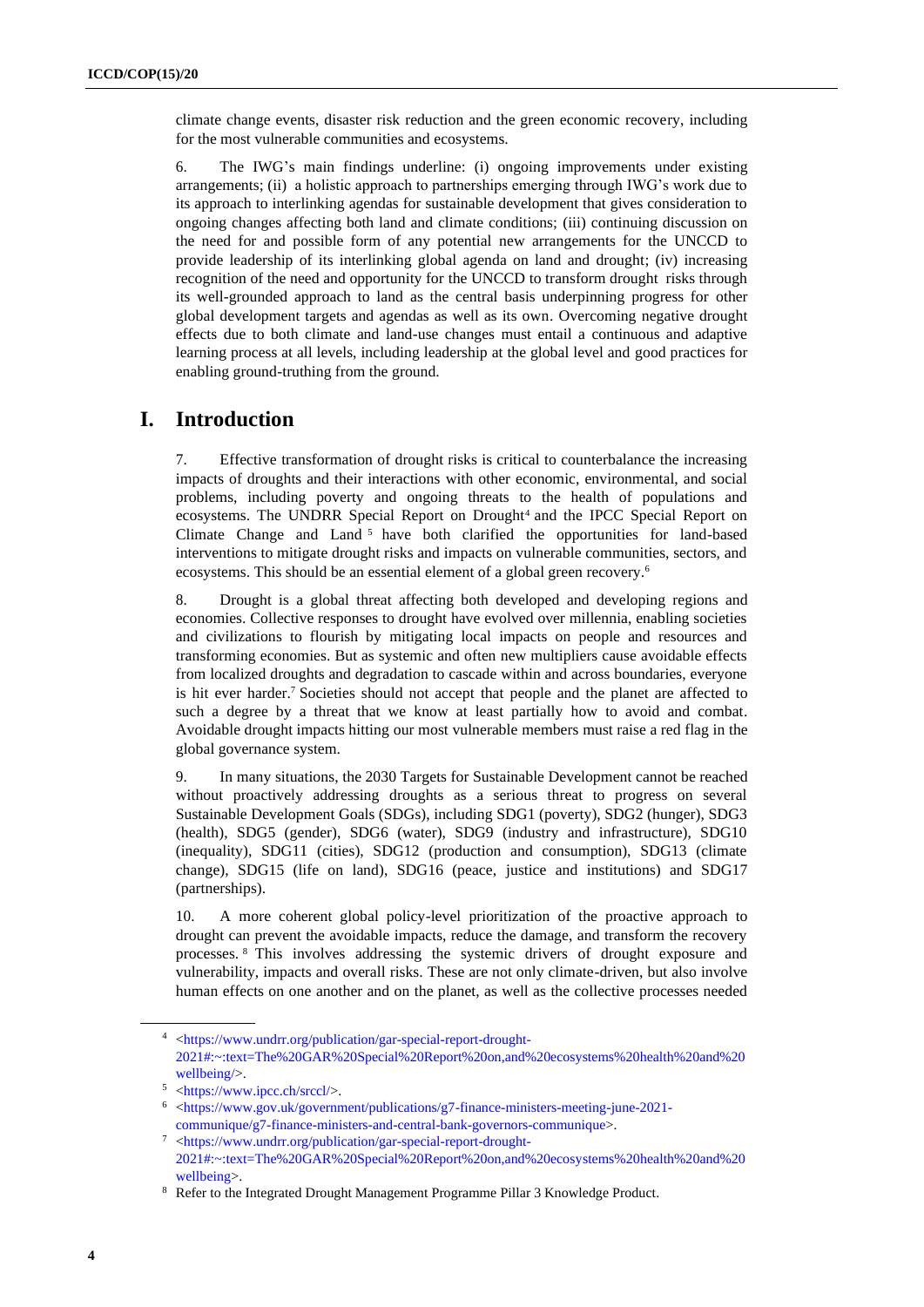to enable mutual respect and stewardship of these drivers at all levels. Many of the difficulties to be faced are tractable issues created by our societies, and therefore fixable and preventable by our society. This must be done by reconnecting the disconnects that allow droughts to escalate other risks in our global system.

11. Many of our most vulnerable communities should receive more credit for the extent to which they are already succeeding in dealing with drought risks. Others that remain exposed and impacted recurrently require additional attention upstream and ahead of time. Piecemeal and partial successes could be scaled up and gaps filled faster through a more proactive global policy approach.

12. Decision 23/COP.14 established an IWG on effective policy and implementation measures for addressing drought under the UNCCD. The Terms of Reference (ToRs) of the IWG are to take stock of and review the existing policy, implementation and institutional coordination frameworks, including partnerships, on drought preparedness and response and to consider options for appropriate policy, advocacy and implementation measures at all levels for addressing drought effectively under the Convention, in the context of a wider holistic and integrated approach to disaster risk reduction and enhancing the resilience of communities and ecosystems (figure 1).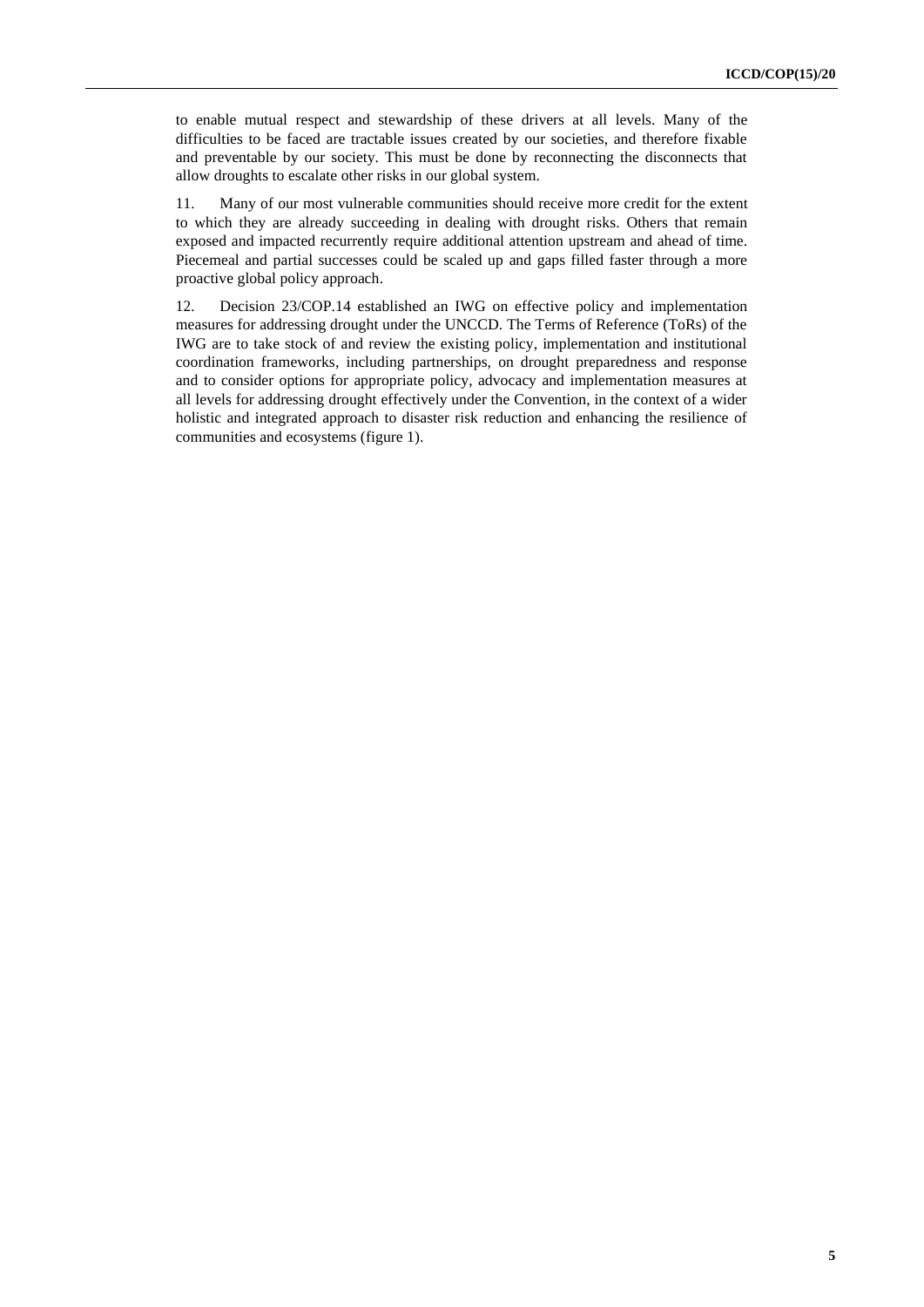#### Figure 1

**Overview of the main elements and linkages considered in the intergovernmental working group's Terms of Reference, stock take and review** 



UNCCD: United Nations Convention to Combat Desertification / IWG: intergovernmental working group / TG: task group / CC: climate change / DRR: disaster and risk reduction / SLM: sustainable land management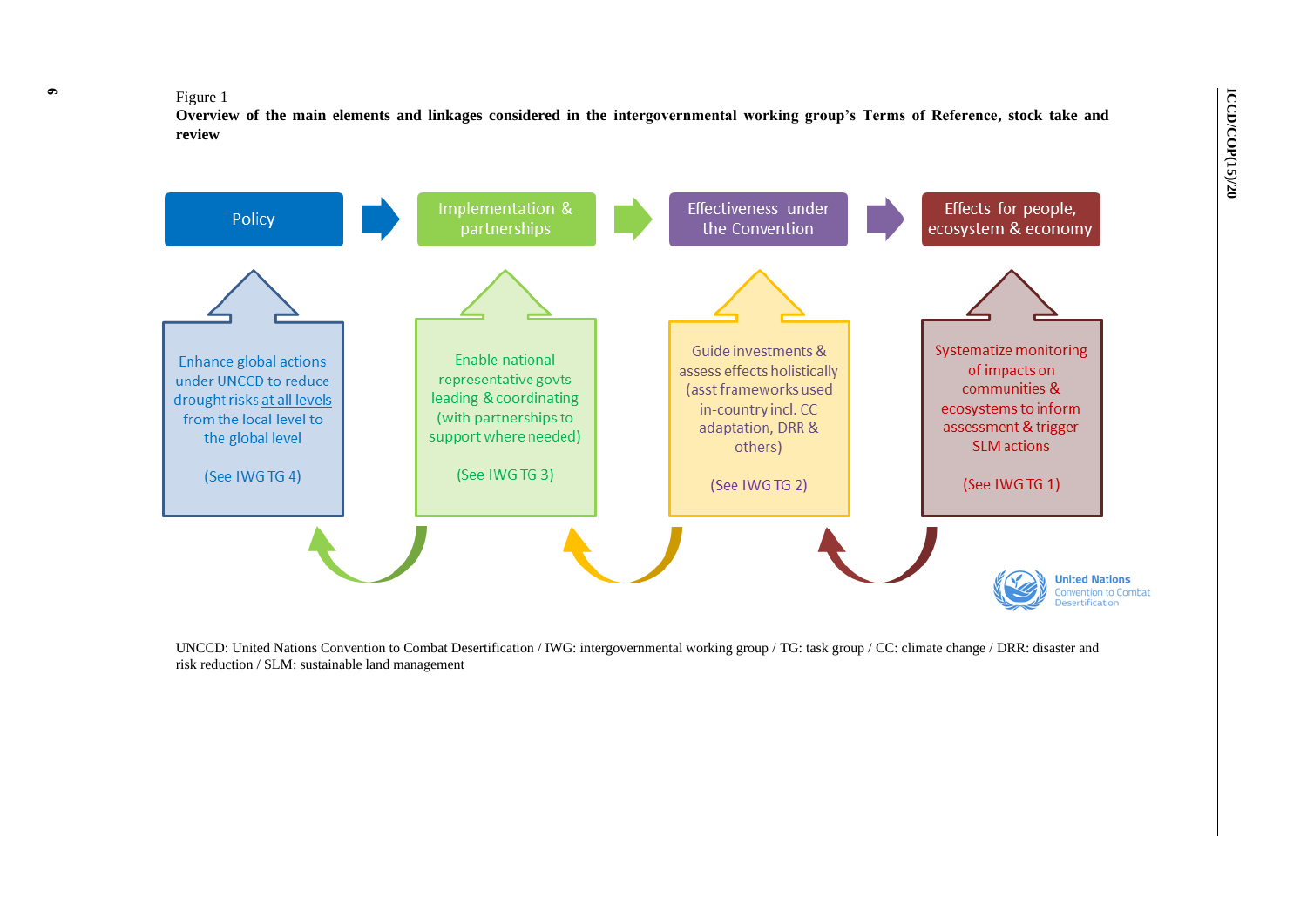13. The secretariat to the UNCCD provided support to the IWG, compiling submissions from the Parties, as well as information on relevant policies and initiatives implemented through international partnerships.<sup>9</sup> The Executive Secretary and staff also reached out to inform relevant regional organizations, including RECs on the establishment of the IWG and invited them to collaborate to promote regional coordination in support of the discussions of the IWG. The secretariat also reached out to other multilateral environmental agreements, such as the United Nations Framework Convention on Climate Change (UNFCCC) and the Convention on Biological Diversity.

14. The IWG stocktake and consideration of options initially focused on four broad aspects or themes of Integrated Drought Management, including: Policy and Governance; Resources and Incentives; Vulnerability and Assessment; and Drought Monitoring and Early Warning Systems (shown in figure 1). As detailed in an Interim Report presented to the nineteenth session of the Committee for the Review of the Implementation of the Convention (CRIC 19), <sup>10</sup> these were identified to reflect the established three pillars of Integrated Drought Management<sup>11</sup>. Findings and recommendations in relation to each of these themes were discussed by the IWG during the meetings which took place on 30 June and 1 July 2021. These are reported separately.<sup>12</sup> Following the conclusion of this thematic group work, the IWG returned its attention to a review of options in the period between August to November 2021. In December 2021, the IWG discussed the possible options, findings and recommendations for COP 15 which are presented in this report.

15. This synthesis report presents the discussion of findings, and recommendations of the IWG to Parties for their consideration in preparation for COP 15. Following a summary of the stocktake (in section II), and options for consideration by the COP of the UNCCD (in section III), the emerging findings are presented (in section IV). These are followed by recommendations for the ongoing holistic approach with other Conventions and processes (in section V). For additional information on the IWG background, deeper exploration of options and other background information, please refer to the accompanying blue paper under preparation (to be published on the IWG page of the UNCCD website).

### **II. The stock-take and review**

16. The stocktake and review of existing policy, implementation, and institutional coordination frameworks, including partnerships, on drought preparedness and response included submissions made by Parties and stakeholders to the Convention, as well as the findings of a survey that was conducted by the secretariat at the request of the group members, and a review of policies compiled by the secretariat.<sup>13</sup> It was further informed by the parallel initiatives on drought by the IPCC, UNFCCC Warsaw International Mechanism Executive Committee workstream on Slow Onset Events, including Land Degradation and the UNDRR, as well as the Integrated Drought Management Programme (IDMP) knowledge products on drought risk mitigation, preparedness and response, and other relevant topics.<sup>14</sup>

<sup>9</sup> [<https://www.unccd.int/sites/default/files/relevant-links/2021-11/stocktaking%20policies%20final](https://www.unccd.int/sites/default/files/relevant-links/2021-11/stocktaking%20policies%20final-final.pdf)[final.pdf>](https://www.unccd.int/sites/default/files/relevant-links/2021-11/stocktaking%20policies%20final-final.pdf).

<sup>&</sup>lt;sup>10</sup> Reference to [<https://www.unccd.int/sites/default/files/sessions/documents/2021-](https://www.unccd.int/sites/default/files/sessions/documents/2021-01/ICCD_CRIC%2819%29_4-2015665E.pdf) [01/ICCD\\_CRIC%2819%29\\_4-2015665E.pdf>](https://www.unccd.int/sites/default/files/sessions/documents/2021-01/ICCD_CRIC%2819%29_4-2015665E.pdf).

<sup>&</sup>lt;sup>11</sup> Amongst the 3 pillars of Integrated Drought Management that are described in the Interim Report (see previous reference), the greatest emphasis was placed on the action-oriented pillar 3 for drought risk mitigation, preparedness and response through effective policy implementation and partnerships. Two task groups were created to address this pillar, while one each were devoted to the other pillars of IDM (Monitoring and Early Warning and Assessment of Vulnerability).

<sup>12</sup> [<https://www.unccd.int/sites/default/files/relevant-links/2021-](https://www.unccd.int/sites/default/files/relevant-links/2021-07/10th%20IWG%20meeting%20report.pdf) [07/10th%20IWG%20meeting%20report.pdf>](https://www.unccd.int/sites/default/files/relevant-links/2021-07/10th%20IWG%20meeting%20report.pdf).

<sup>13</sup> [<https://www.unccd.int/sites/default/files/relevant-links/2021-11/stocktaking%20policies%20final](https://www.unccd.int/sites/default/files/relevant-links/2021-11/stocktaking%20policies%20final-final.pdf)[final.pdf>](https://www.unccd.int/sites/default/files/relevant-links/2021-11/stocktaking%20policies%20final-final.pdf).

<sup>14</sup> See: [<https://www.droughtmanagement.info/find/library/>](https://www.droughtmanagement.info/find/library/).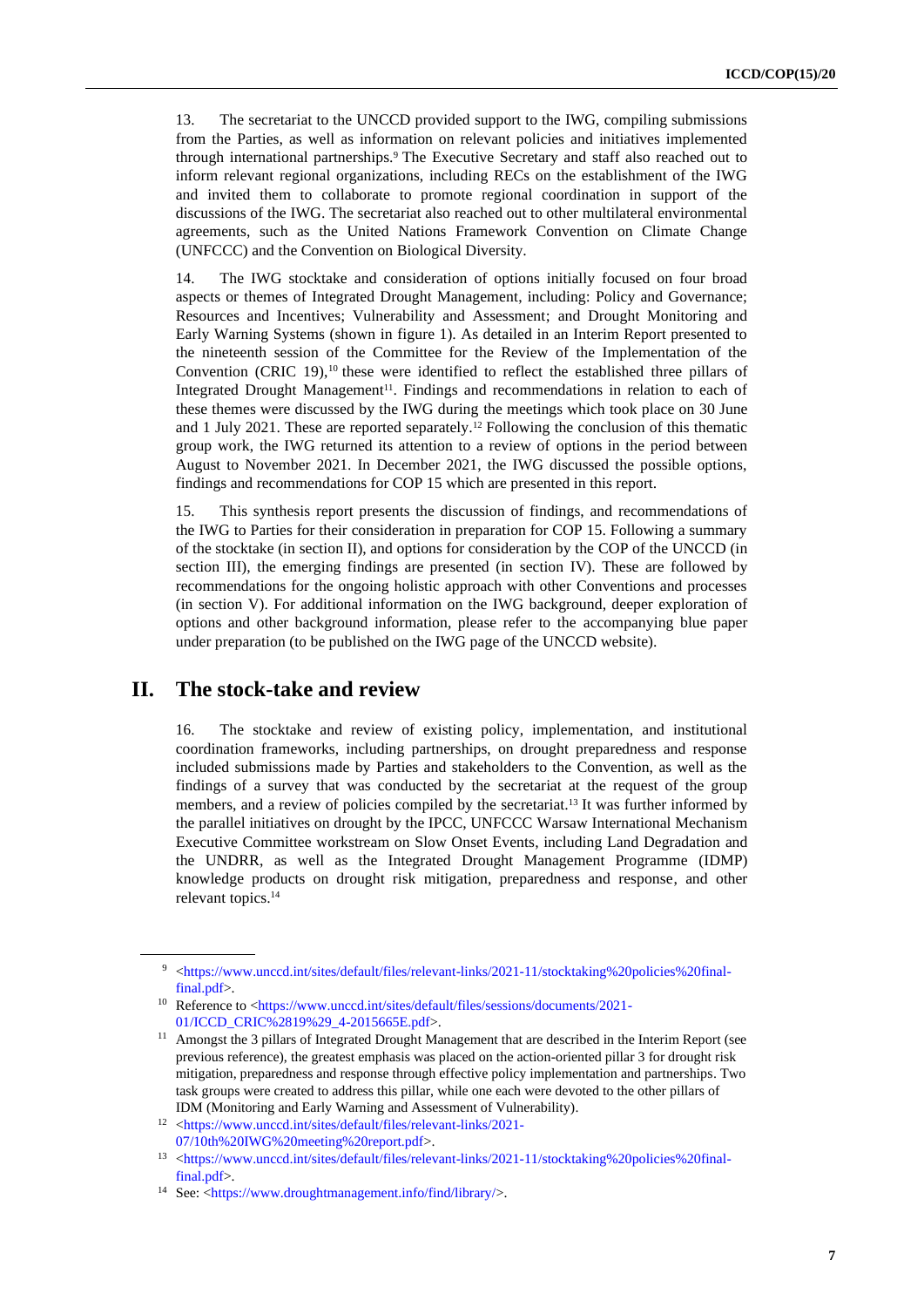17. The purpose of the stock-take was to inform the consideration of options for addressing drought more effectively under the Convention. This is in line with the overarching concern of the UNCCD, which brings together the Parties in the shared realization expressed in the Preamble that despite efforts in the past, progress in combating desertification and mitigating the effects of drought had not met expectations and that a new and more effective approach was needed at all levels within the framework of sustainable development. This was coupled with the recognition of the importance of the provision to affected countries, especially in Africa, of effective means, inter alia*,* substantial financial resources, including new and additional funding, and access to technology, without which it will be difficult for them to fully implement their commitments. It was also based on the belief that strategies to combat desertification and mitigate the effects of drought would be most effective if they were based on sound systematic observation and rigorous scientific knowledge and if they were continuously reevaluated to improve their effectiveness.

18. According to the Development Assistance Committee of the Organisation for Economic Co-operation and Development, <sup>15</sup> effectiveness is the extent to which an intervention's objectives were achieved, or are expected to be achieved, taking into account their relative importance. The effectiveness of the UNCCD's policy, implementation and partnerships addressing drought may therefore be determined in relation to its objectives, particularly Strategic Objective 3 (SO3), which is presented in the UNCCD 2018–2030 Strategic Framework as follows:

- SO3: To mitigate, adapt to, and manage the effects of drought in order to enhance resilience of vulnerable populations and ecosystems.
- Expected impact 3.1: Ecosystems' vulnerability to drought is reduced, including through sustainable land and water management practices.
- Expected impact 3.2: Communities' resilience to drought is increased

19. This objective is notably different from, complementary to, and significantly contributing to the achievement of the objectives for reducing risks of disasters, adapting to climate change, and achieving sustainable development more broadly that are pursued through other related global policy processes.

### **1. Gaps in effective policy**

20. The IWG stock-take of policy has so far focused primarily on compiling and reviewing information on the national policy level, in line with the UNCCD Drought Initiative focus at this level. National Drought Plans published by the Parties and made available on the UNCCD website<sup>16</sup> each examine the existing systems for drought early warning, preparedness and response. In addition to these, other relevant policies, planning frameworks and response practices or systems addressing drought and available in and to all 197 Parties to the UNCCD were identified by the Parties with support from the secretariat.<sup>17</sup> They were then further analysed and discussed by the group following up on information and commentaries provided in the Parties submissions. The identified stock of relevant national policies variously includes plans addressing drought risks in relation to climate change,<sup>18</sup> disaster risk reduction planning, sustainable development planning under the 2030 agenda, etc. Some of these are sectoral, e.g. plans and policies for water, agriculture. Others concern broader topics such as economic development, migration and security. An interactive platform is planned to be provided by the Secretariat in the Drought Toolbox so that Parties can check and update the information on their relevant policies or refer to those in use in other countries.

<sup>15</sup> [<https://www.oecd.org/dac/evaluation/2754804.pdf>](https://www.oecd.org/dac/evaluation/2754804.pdf), page 20.

<sup>16</sup> [<https://knowledge.unccd.int/drought-toolbox/page/drought-planning>](https://knowledge.unccd.int/drought-toolbox/page/drought-planning).

<sup>&</sup>lt;sup>17</sup> [<https://www.unccd.int/sites/default/files/relevant-links/2021-11/stocktaking%20policies%20final](https://www.unccd.int/sites/default/files/relevant-links/2021-11/stocktaking%20policies%20final-final.pdf)[final.pdf>](https://www.unccd.int/sites/default/files/relevant-links/2021-11/stocktaking%20policies%20final-final.pdf).

<sup>&</sup>lt;sup>18</sup> As in the National Adaptation Plans, Nationally Determined Contributions and other National Communications.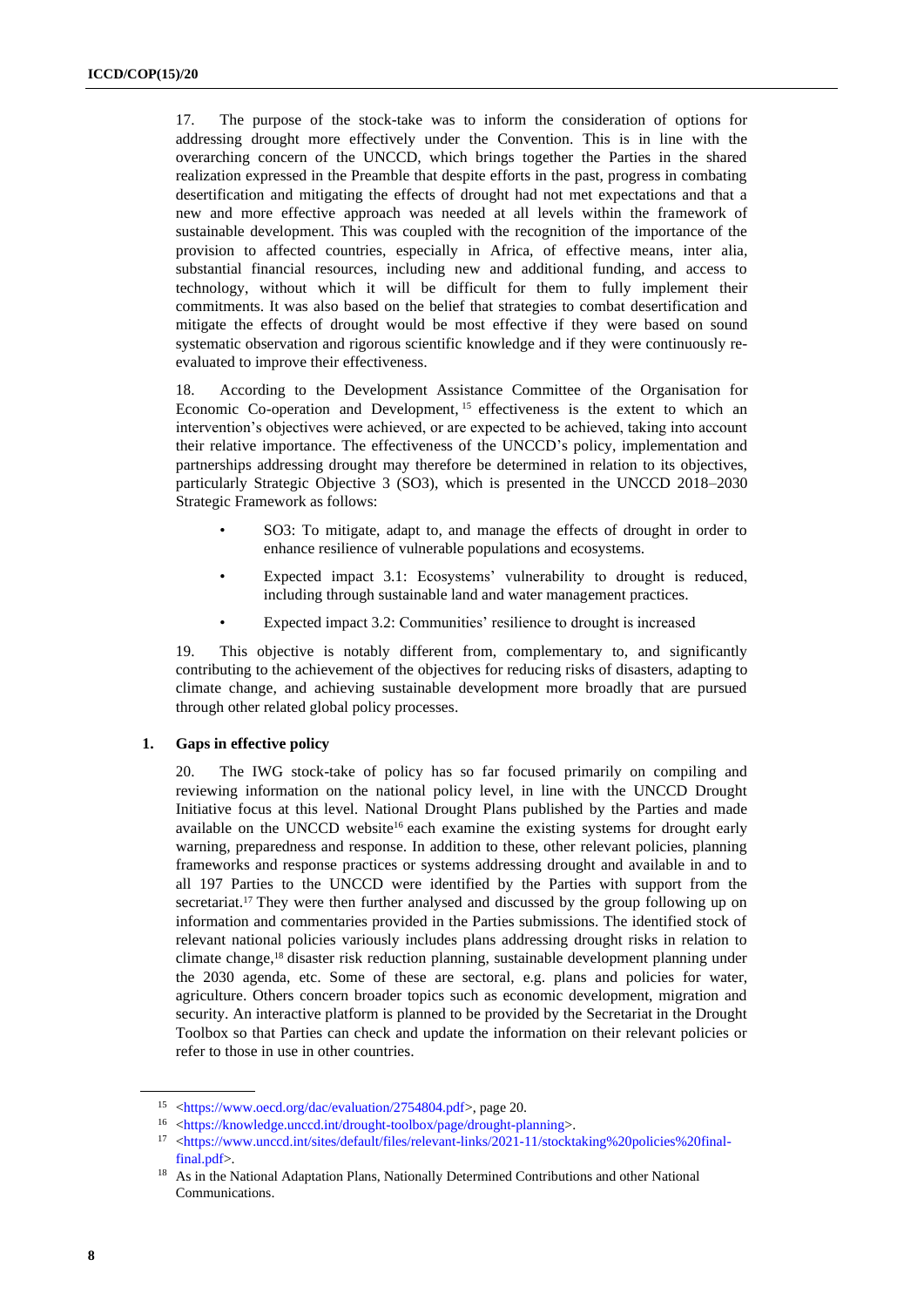21. Policies addressing drought risks at the national level are complemented by global and regional frameworks and actions on disaster and risk reduction (DRR), sister conventions and other global agendas and processes. Sub-national and local policy forums should be an integral and explicit part of the national policy dialogue and budget allocation processes, especially where there are some areas with higher levels of vulnerability to drought. Some of the current national planning frameworks include and refer to local level planning, but for the most part, the local level plans are not compiled and accessible to the IWG (NB: that small countries may not need to distinguish between national and subnational levels). These could therefore not be systematically considered in the IWG review and stock-take so far due to limitation of time and resources needed to locate and review them. 19

22. While the IWG has taken stock and reviewed the UNCCDs own global policy framework and implementation, it has also identified further work still needed to fully assess their effectiveness.<sup>20</sup> In addition, significant additional efforts would be needed to review other related global policy frameworks in detail particularly concerning their implementation and effects on drought risks and impacts. Furthermore, although the IWG identified a number of significant frameworks in operation at the sub-regional level (e.g. in the Caribbean), due to capacity constraints it was unable to review these in detail. Regional meetings including dedicated agendas, time allocation and well prepared and supported facilitation arrangements would be needed to systematically compile and further analyse the policy frameworks from across all regions, and to enable Parties to take part in the review of them, possibly over a series of consecutive sessions.

#### **2. Gaps in implementation and partnerships**

23. The IWG briefly analysed resources and incentives for drought risk management and identified the challenges to finance drought preparedness and the critical need to engage the private sector (including smallholder farmers) along with public sources and public-private partnerships, depending on country settings. A range of innovative financing mechanisms for risk-sharing addressing drought were identified by the Global Mechanism (GM) of the UNCCD, such as, but not limited to bonds, microfinance and insurance products. All of these could be included within a menu of funding and financing options that national governments should be aware of in the formulation of their national drought policies, plans and implementation programmes.

24. Working with the private sector is critical because we need its involvement to generate income and share risks. Furthermore, they often do already have a clear incentive, i.e. business case, for investment in building resilience to drought and proactively managing its impacts and risks. This is because for many industries, drought can affect their triple bottom line. Governments and public sector agencies should make use of their leverage in this area to bring the private sector on board. Eventually, public investments required to create and maintain necessary services, institutions and monitoring systems in droughtprone areas should become self-sustaining through the generation and maintenance of an effective tax and public income base.<sup>21</sup> Access to non-financial resources such as capacity

<sup>&</sup>lt;sup>19</sup> Some standards of practice exist for DRR planning at the local level, and some guidance is available also for local level planning for climate change adaptation planning, but not as yet for Drought Smart Land Management. It may not always be necessary to have separate local level plans for each of these in all cases, but rather could be possible to mainstream consideration of drought risk across all of them and into local level development planning. Some Small Islands Developing States may not have specific local/community level plans but rather one national plan due to working already at smaller scales.

<sup>&</sup>lt;sup>20</sup> See following sections discussing systems under development for monitoring of effects which are needed to identify effectiveness.

In some countries, this may already exist or could be established relatively quickly e.g. by formalizing the informal elements of existing pastoral economies as well as through innovative new green economic opportunities offered by solar-powered technologies, amongst others. In some cases, it may take time to reach the objective for establishment of functioning economies for a range of reasons. The IWG was not yet able to conduct a full review of the economics of drought risks in all contexts.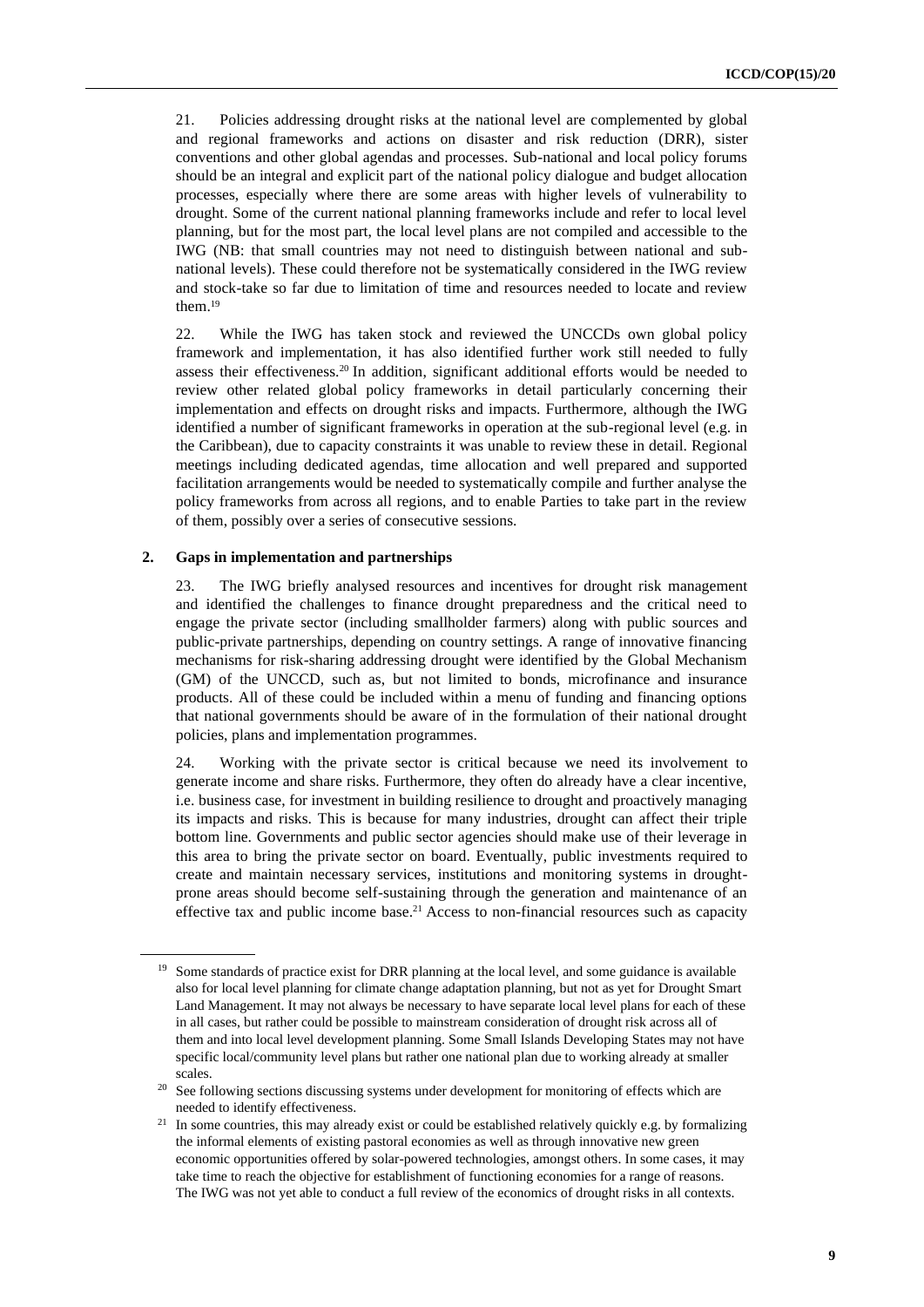building and technology transfer, which may be needed to use financial resources effectively and sustainably should also be supported. A theory of change approach could be used to map and track steps toward this objective and could refer to any national strategies already in place.

25. The IWG did not conduct an analysis of the financial flows supporting the implementation of actions on drought under the UNCCD or through other policy frameworks.<sup>22</sup> A number of analyses are available concerning the scale of funds channelled into addressing droughts through Adaptation Funds vs Humanitarian response. For example, the 2020 World Disasters Report<sup>23</sup> compared the international flows of DRR funding to Adaptation Finance for 2018. Adaptation finance was larger than DRR, but both combined were still far smaller than the estimated requirements to address droughts and associated problems.

26. These assessments do not separate drought from other hazards. Nor do they fully account for investments in sustainable land and water management – the majority of which either come from the private sector and/or catalyse future such investments by stimulating and securing the growth of the private sector. Sometimes such investments are intended to reduce drought risks and impacts as one of several effects to be achieved by land management interventions, involving irrigation, carbon sequestration in conserved soils or tree plantation. Often there is a lack of investment in systematic monitoring to accompany these investments, and there may be risks that such investments might have an adverse effect on drought risks, e.g. by increasing irrigation water extraction, misapplication and/or ill-adapted afforestation.

27. A further exploration of **business cases** for increasing investment in proactive measures for drought preparedness at different levels, including land-based actions, was discussed by the IWG. The IWG concluded that it should not be a discussion of financing for its own sake but should directly connect back to the discussions of needs for financing to effectively prevent and overcome drought risks and impacts. This should include consideration of the funds that affected country parties, especially Least Developed Countries, need to put in place effective systems, public institutions and governance processes for assessing and managing drought risks and impacts.

### **3. Gaps in needs assessments to better inform decision-makers**

Information on the use of vulnerability and impact assessments and the nature of priority needs and entry-points that these reveal for enhancing resilience to drought was collected by the secretariat through a survey of national focal points and analysed by the IWG. This highlighted opportunities to strengthen capacities at the regional, national and sub-national levels $24$  in order to better use global assessments of drought risks. These capacities should enable and align local and national leadership in drought preparedness planning, investment<sup>25</sup> and actions. It also identified vulnerability and resilience assessment as part of climate change adaptation and DRR planning. The major gaps concern human and institutional capacities and processes that are needed to progressively build them in the most affected areas. It is also important to build capabilities in other regions and at the global level so that global decision-makers and institutions can respond more effectively to the needs in the most affected areas.

29. The stocktake further underlined the scope to fully map and operationalize UNCCD's interlinkages with and complementarities to other ongoing assessments of

<sup>&</sup>lt;sup>22</sup> A methodological note informs reporting on UNCCD strategic objective 5 which aims at mobilizing substantial and additional financial and non-financial resources to support the implementation of the Convention by building effective partnerships at global and national level. A draft version of this document was posted for peer review. The final version incorporating feedback from Parties is available from: [<https://www.unccd.int/sites/default/files/inline-](https://www.unccd.int/sites/default/files/inline-files/Methodological_Note_Strategic%20Objective%205_clean%20-%20Final.pdf)

[files/Methodological\\_Note\\_Strategic%20Objective%205\\_clean%20-%20Final.pdf>](https://www.unccd.int/sites/default/files/inline-files/Methodological_Note_Strategic%20Objective%205_clean%20-%20Final.pdf).

<sup>23</sup> [<https://www.ifrc.org/media/8968>](https://www.ifrc.org/media/8968).

<sup>24</sup> This includes the local level.

<sup>&</sup>lt;sup>25</sup> This implies allocation of budgetary resources, amongst others.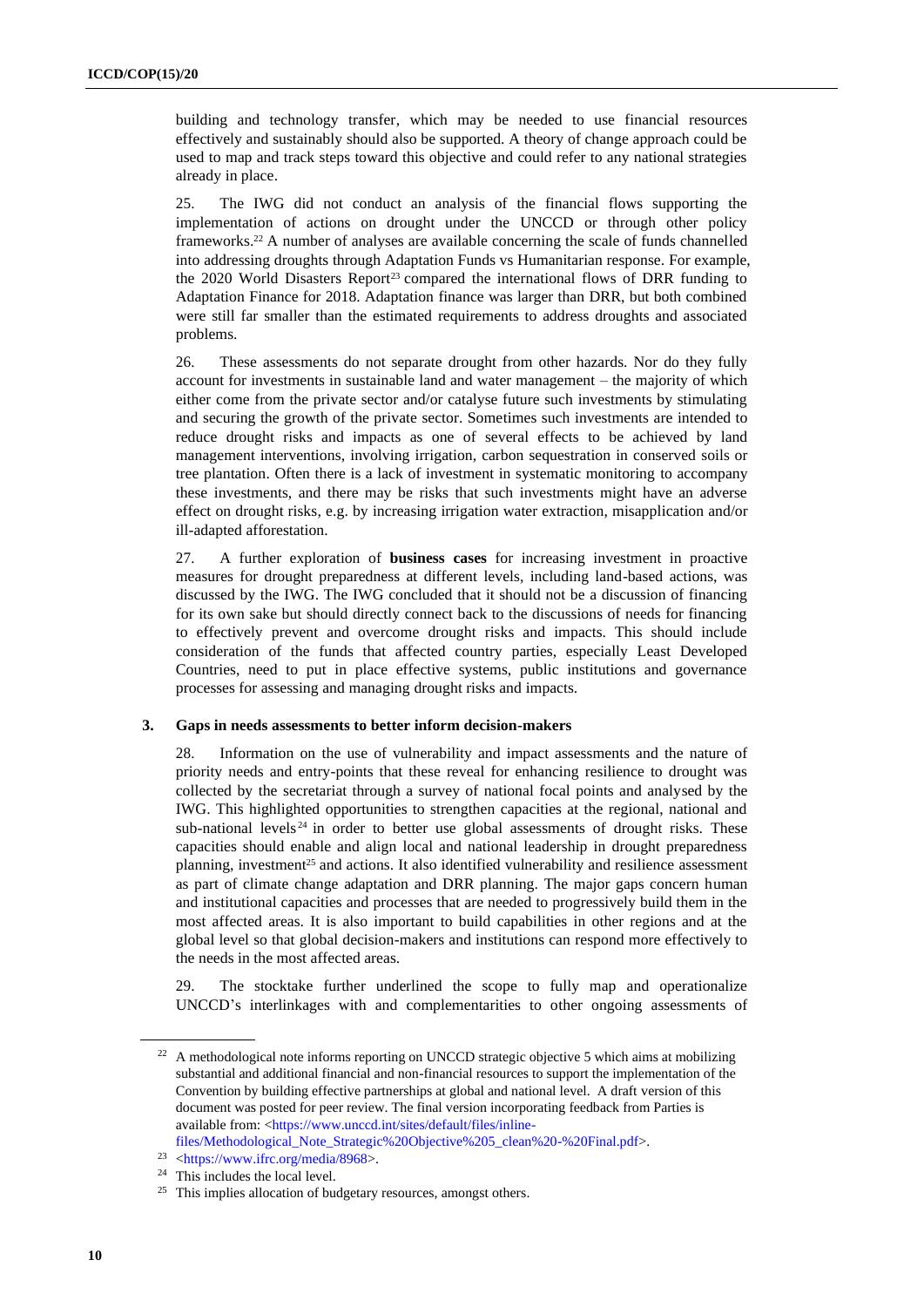vulnerability and emerging risks due to the complex relationships linking land and drought to multiple hazards and processes such as climate change and land degradation. This follows up, for example, on the IPCC Special Report on Climate Change and Land which identified land management as a cost-effective solution that conserves habitats, biodiversity and carbon sinks, enables low-emission development pathways, and prevents or reduces many of the rising costs of adaptation to extreme climate events such as drought. If not proactively addressed, in affected countries in particular, the combinations of these hazards and processes are expected to have major long-term negative impacts on agricultural productivity, livelihoods and food security. When combined with a lack of livelihood options, these can lead to mass migration as an adaptation strategy. On the other hand, as indicated above, the right selection of land and water management choices and their combination is important to optimize positive and avoid negative (side-) effects.

30. Parties will start reporting on progress towards SO 3 during the 2022 UNCCD reporting process, using the indicator and monitoring framework adopted in decision 11/COP.14 and following the guidance provided in the "Good Practice Guidance for National Reporting on UNCCD Strategic Objective 3", which was released in September 2021. <sup>26</sup> This provides a basis for a global assessment of drought risk and sustainable land management (SLM) solutions by first identifying ecosystems and societies exposed to droughts. Following up on this important first step now already underway, additional support will still be needed in many countries to assess the effects of droughts on these ecosystems and societies and the ways in which these effects are either alleviated or exacerbated by policies and practices under implementation. The reporting process should clarify the theories of change and impact pathways that will enable the intended evaluation and continuous re-evaluation to improve effectiveness.

31. Following this first round of reporting on the effects of droughts, some baseline information will be put in place. A second round of data collection and reporting will then take place four years later, in 2026. At that point, and by taking the (side) effects of other, not explicitly drought-related policies and practices <sup>27</sup> into consideration, the UNCCD should be in an improved position to take stock of the effectiveness of its actions on drought using a sound systematic observation and rigorous scientific knowledge – as was foreseen when the Convention was first created. Along the way, intermediate assessments with less than perfect information can already provide much-needed insights and lessons learned to help the process move forward.

32. Complementarities to ongoing work tracking the costs of disasters under the Sendai Framework, the SDGs, and the costs of adaptation under the UNFCCC should be made use of. Land-based solutions should be anticipated to quantitatively reduce these costs. Useful methodological innovations are provided by ongoing initiatives addressing the economics of ecosystems and biodiversity, the economics of land degradation and establishing national systems accounting for natural capital and ecosystem services, including water supplies, stores and regulating services. A global system and accepted scientific approach to accounting for the needs of different economic sectors and ecosystem demands in relation to the national monitoring of annual water availability at the level of watersheds and catchments is provided for by SDG 6.4.2.

33. The specificity of the drought challenge and the full range of other drivers and processes involved (that are not all driven by climate effects) require significant additional attention and leadership from the UNCCD, building on the SDGs and other indicator frameworks and doing so in such a way that capacities are built progressively without creating additional unmanageable reporting burdens. Sub-regional and regional processes currently forecasting drought risks and impacts in regions such as Southern Africa, Central Asia and the Caribbean offer critical fora for bringing national teams together for the purposes of learning and building assessment capabilities.

<sup>&</sup>lt;sup>26</sup> [<https://www.unccd.int/news-events/unccd-unveils-new-guidance-land-degradation-and-drought](https://www.unccd.int/news-events/unccd-unveils-new-guidance-land-degradation-and-drought-reporting)[reporting>](https://www.unccd.int/news-events/unccd-unveils-new-guidance-land-degradation-and-drought-reporting).

 $27$  E.g. perverse incentives, subsidies, etc.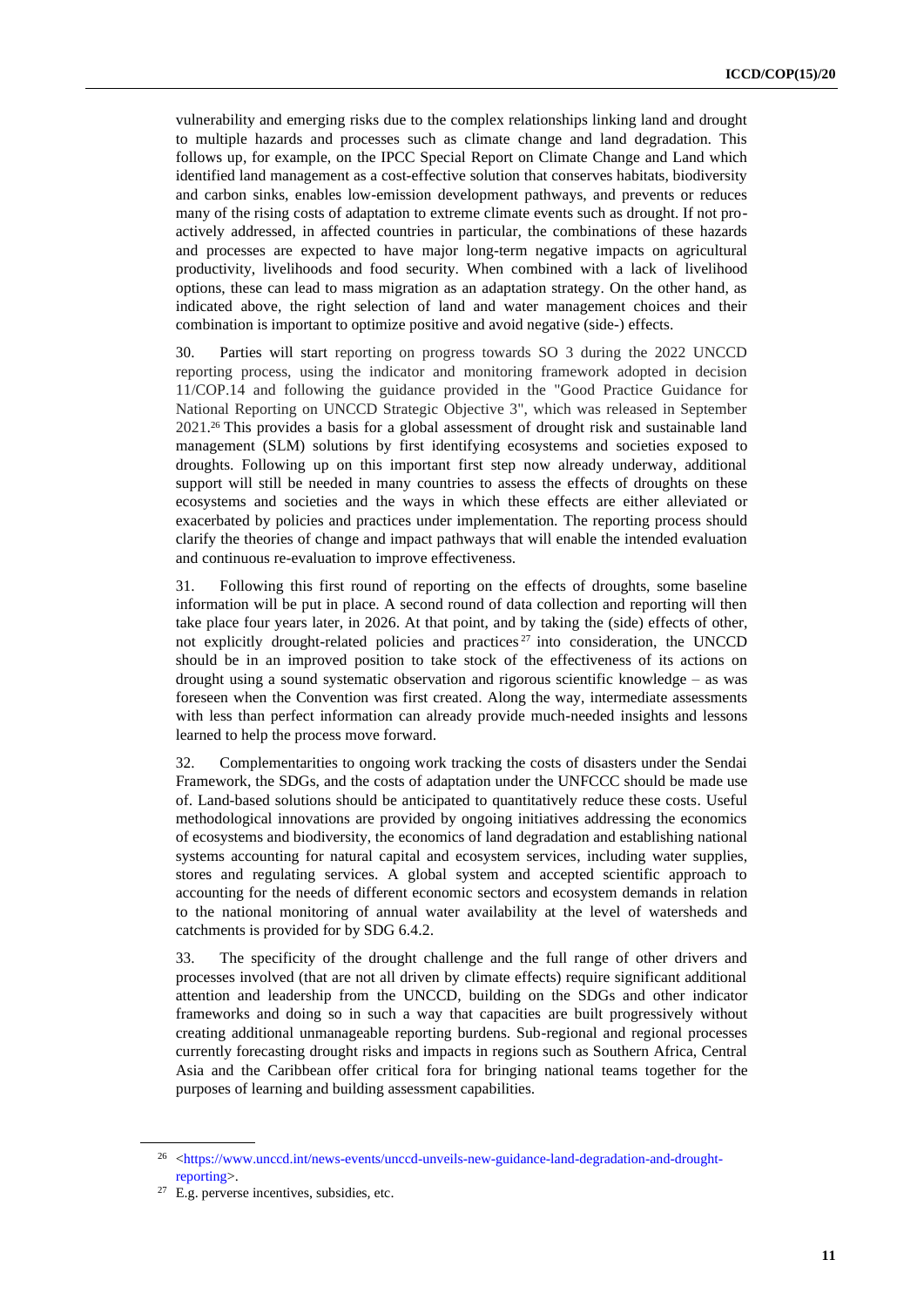34. Global processes currently making use of available relevant indicators and building necessary capabilities for assessment include those emerging through the Green Climate Fund and Adaptation Fund strategic results frameworks. These have established core indicators applicable at the global level for tracking successful investments in adaptation to climate change, including effects on the availability of water and the generation of income to sustain vulnerable livelihoods. While drawing on the work of the climate funds, it would be important for the UNCCD to review and consider any necessary adjustments in light of the clearer, more direct and immediate framing of the UNCCD's work and objectives addressing drought holistically, rather than focusing only on the aspects attributable to climate change, as the climate funds are intentionally designed to do.

#### **4. Gaps in monitoring of drought effects and effectiveness of the proactive approach**

35. The IWG identified weaknesses in the current systems for drought **Early Warning** because, in the most affected areas, they do not effectively trigger proactive actions early enough ahead of the onset of droughts to make the difference that they could make by establishing 'virtuous cycles' of preparedness and resilience-building. They neither observe the direct and indirect impacts of drought on communities, ecosystems and economies, nor identify exposure, vulnerability or the risks of these associated with different drought hazard types (figure 2 and table). Without improvement, these systems cannot effectively inform assessments of vulnerability and needs for early land and water management action to reduce drought risks. Nor can they inform the evaluation and improvement of the effectiveness of management actions taken in a progressive manner, as it should be possible for them to do.

36. It is important to acknowledge that, as presently conceived and in operation, early warning systems (EWS) alone are not sufficient to accommodate the needs and track the dynamics that require attention. These include hydrological imbalances and the demands of systems that are affected by land use and demographic changes, including growing and changing demands for water during both drought and non-drought periods. Nonetheless, there is a need to work with and progressively improve the established national drought monitoring systems using the existing and available EWS as a base and a benchmark with which to move forward.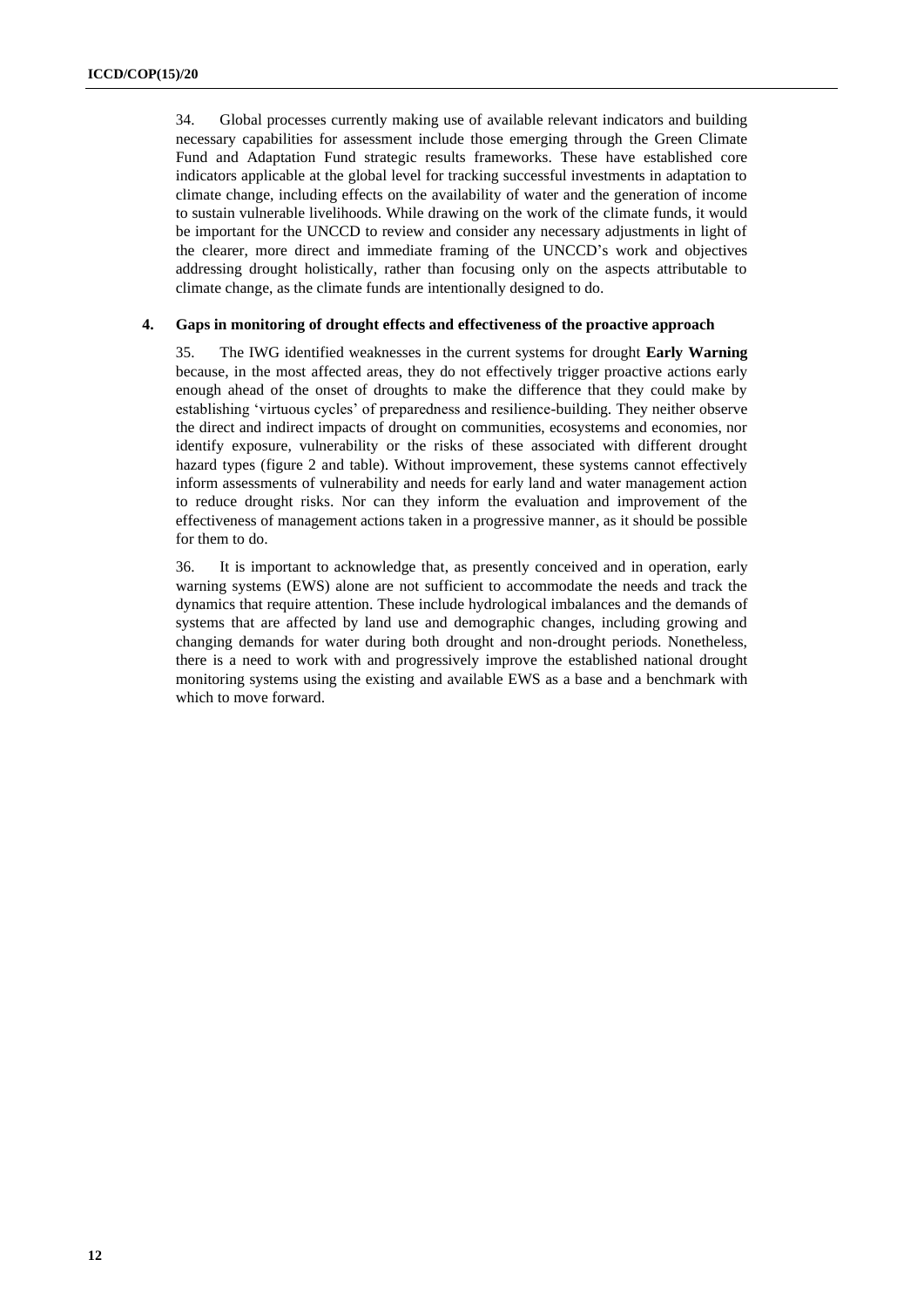#### Figure 2

### **Summary of estimated stock-take gap analysis of current drought risk and impact monitoring systems & action triggers at all levels**

| Drought types and impacts                        | Global | Regional | <b>National</b> | Local |
|--------------------------------------------------|--------|----------|-----------------|-------|
| Meteorological                                   |        |          |                 |       |
| Agricultural                                     |        |          |                 |       |
| Hydrological                                     |        |          |                 |       |
| Ecological                                       |        |          |                 |       |
| Economic                                         |        |          |                 |       |
| Socio-economic<br>(considering)<br>inequalities) |        |          |                 |       |
| Institutional (plans $&$<br>capacities)          |        |          |                 |       |

 $Key<sup>28</sup>$ 

ought risk

| Available observation systems relatively fit for purpose/relatively effective for informing short-term actions |
|----------------------------------------------------------------------------------------------------------------|
| while still requiring continuous improvement                                                                   |
| Challenges remaining/partially effective for informing actions over varying time frames                        |
| Available systems unfit for purpose/relatively ineffective in informing actions needed to proactively reduce   |

37. In some countries, the problem is a lack of data on the conditions of exposed populations and ecosystems. In others, considerable data and local knowledge exists but is not systematically collected. In cases where it is collected, blockages often still prevent information flow and the use of the information to trigger preventive actions, including SLM as a proactive approach to reducing drought risks. In the best-case scenarios, early actions triggered by EWS may include 6–12 month forward-looking food and water supplyfocused activities. However, to inform, trigger and monitor SLM, longer time frames are also needed (1–5–10-year time horizons).

38. Several United Nations Agencies are mandated to support the development of necessary monitoring capabilities in affected countries to address these problems. The UNCCD plays an important role in convening them as observers to its processes, including some that are engaged to a greater or lesser extent within the current UNCCD scientific processes on drought. This enables continuous discussion and alignment of capacity building efforts. More of these efforts are needed to catalyse observation by agencies into capacity-building actions. Increased intersessional engagement with Parties' experiences and challenges and better use of surveying techniques as explored by IWG could help to ensure that the UNCCD's scientific approach to drought remains oriented to practical applications. Balancing increased learning with going from Parties' experiences should ensure that the process remains useful to the Parties.

### **5. Enhanced use of the available resources and capacities**

39. Enhanced use of the available resources and capacities to improve the observation of drought effects on populations, communities, ecosystems and economies has already been agreed by Parties in the UNCCD Strategy. There is a clear consensus across the group

<sup>&</sup>lt;sup>28</sup> The assignment of colour coding is relative – i.e. current systems for monitoring weather effects are very far from perfect, but they are relatively more effective than the available systems for monitoring effects on water availability and others that are particularly critical for mitigating communities and ecosystems exposure, risks and impacts that are associated with droughts.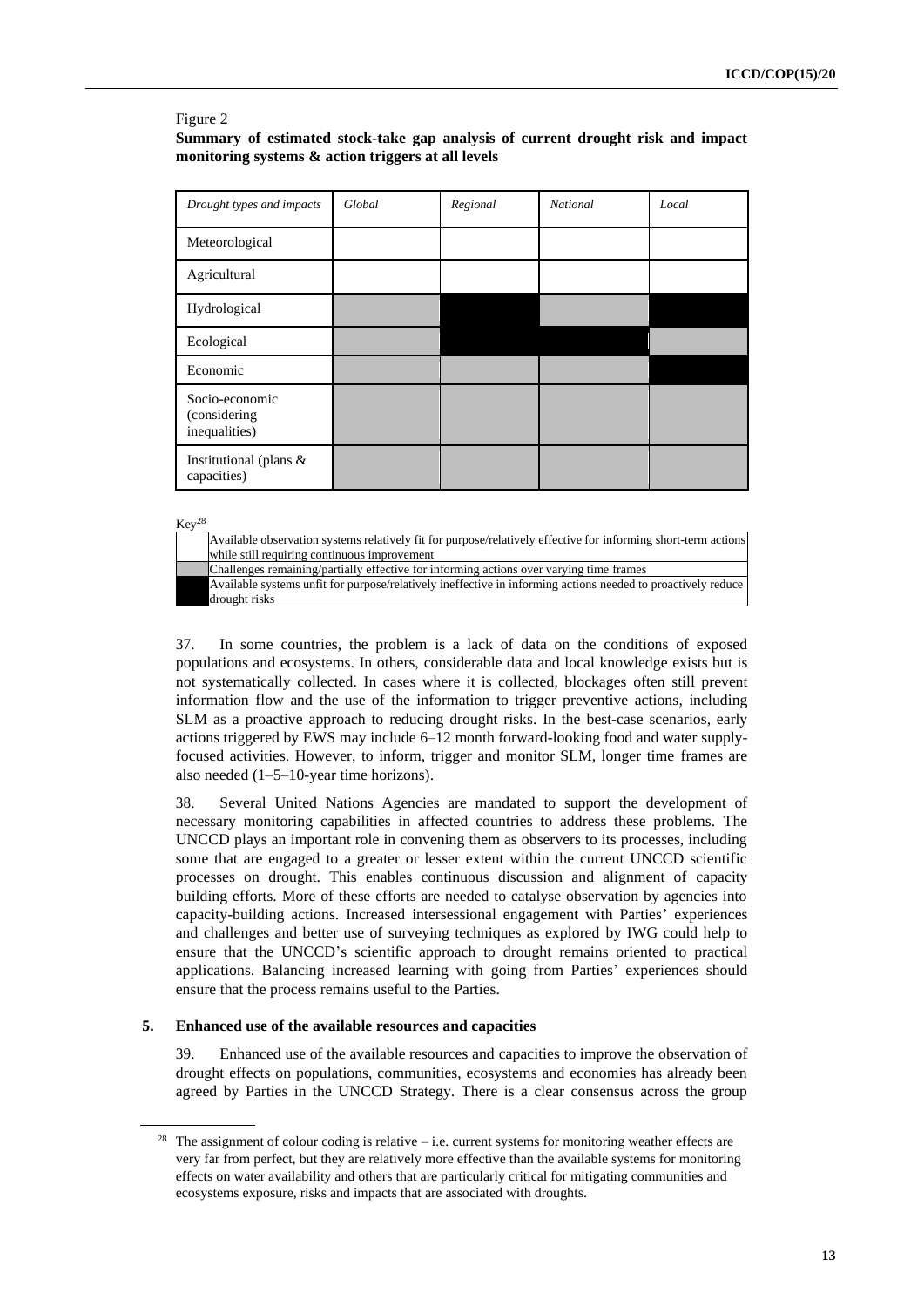concerning the gap and the opportunity for Parties to the UNCCD to agree and achieve an improvement in both the design and uses made of EWSs to better enable the proactive approach to drought risk. A wealth of technical experience and monitoring systems concerning land, water and other natural resources are available in some countries. These could be more systematically shared and made available to others still in need of improved systems for monitoring, analysis and triggering of actions to enable more effective sustainable land and water management to buffer drought risks (sometimes with 1–5–10 year timeframes), alongside shorter-term actions with 6–12 month advance timeframes. The IWG has fed back ongoing needs for technical guidance to the Science-Policy Interface for their further consideration and possible action, subject to the availability of time and resources.

40. The UNCCD could learn from the experience of the climate change community which first set political targets for the reduction of emissions and the increase of carbon sequestration, and then subsequently worked on associated methodological challenges. If Parties have the confidence to adopt a target for reducing the number of communities that are days away from day zero, they could be able to both measure and demonstrate progress toward this target through SLM and an increase in the availability of water, food, energy and alternative livelihoods. This would be a moving and uncertain target that would take time to establish. Initially, countries would inevitably have different standards for the minimum acceptable number of days away from day zero that their communities currently live with. There are some communities in some countries that are at or very close to day zero on a regular basis. Additional support for them could be foreseen within national strategies to overcome drought risks in such areas. Some guidelines systematizing consideration for this through the UNCCD process could be constructive.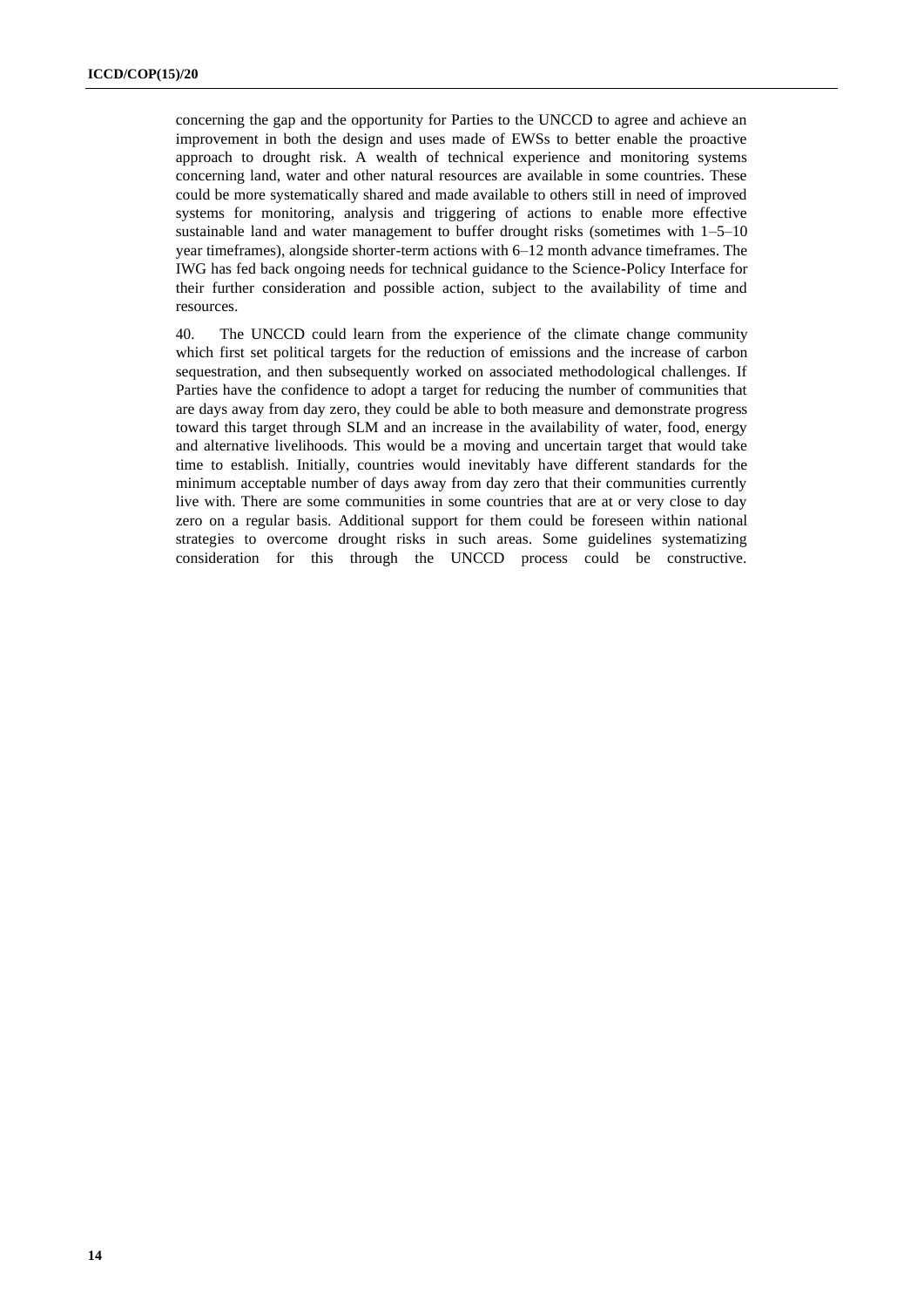#### Table

### **Identification of options at all levels for improved drought management under the United Nations Convention to Combat Desertification based on intergovernmental working group (IWG) stock-take and review**

Based on IWG stock-take as of September 2021

| Theme / Level                                         | $G = Global$                                                                                                                                                                                                                                                                                                                                                                                                                                                                                                                                                                                                                                      | $R = Regional$                                                                                                                                                                                                                                                                                                                   | $N = National$                                                                                                                                                                                                                                              | $L = Local$                                                                                                                                                                                                                                               |
|-------------------------------------------------------|---------------------------------------------------------------------------------------------------------------------------------------------------------------------------------------------------------------------------------------------------------------------------------------------------------------------------------------------------------------------------------------------------------------------------------------------------------------------------------------------------------------------------------------------------------------------------------------------------------------------------------------------------|----------------------------------------------------------------------------------------------------------------------------------------------------------------------------------------------------------------------------------------------------------------------------------------------------------------------------------|-------------------------------------------------------------------------------------------------------------------------------------------------------------------------------------------------------------------------------------------------------------|-----------------------------------------------------------------------------------------------------------------------------------------------------------------------------------------------------------------------------------------------------------|
| TI:<br>Monitoring & Early<br><b>Warning Systems</b>   | Periodic global monitoring of<br>drought risks, exposure and impacts<br>on land, water ecosystems,<br>communities and economies (not<br>only observing impending hazards<br>but providing warnings of needs for<br>proactive measures and impact<br>assessments).                                                                                                                                                                                                                                                                                                                                                                                 | Regional Early Warning Systems closely linked<br>to national ones and transboundary systems<br>considered where relevant. Regional/sub-<br>regional programmes for cooperation,<br>knowledge exchange and capacity<br>strengthening to improve assessment,<br>monitoring and more proactive earlier<br>warnings/action triggers. | Regular monitoring of drought risks,<br>exposure and impacts on land, water,<br>ecosystems, communities and<br>economies (not only meteorological<br>effects – see <u>figure 2</u> ) and improved<br>use of them to trigger decisions by<br>policy makers.  | Systematic observations and<br>knowledge from this level in national<br>drought monitoring systems by<br>engaging and institutionalizing<br>effective observation systems and their<br>interactions across levels.                                        |
| $T2$ :<br>Vulnerability &<br><b>Impact Assessment</b> | Better coordination and use of<br>global agencies, such as the World<br>Meteorological Organization and<br>World Food Programme to share<br>and harmonize data and information<br>on drought risk towards assessing<br>the cost of action against inaction,<br>drought mitigation vs disaster<br>response, and trans-regional<br>economic forums, such as the<br>World Economic Forum, the<br>Organisation for Economic<br>Cooperation and Development and<br>the Group of Twenty for assessing<br>financial risks and capabilities,<br>including and linking trade, health<br>mobility and other aspects of world<br>economic risk and recovery. | Better use of sub-regional fora for building<br>assessment capabilities and connection to<br>regional economic cooperation for decisions<br>and joint actions, including transboundary<br>resource and risk management.                                                                                                          | Translation of drought<br>vulnerability/impacts on people and<br>ecosystems into financial and<br>economic terms and national<br>economic accounting to encourage<br>decision-makers to take drought risks<br>into account in (sectoral) policy-<br>making. | Strengthened national assessment<br>processes to be more sensitive to<br>vulnerable communities' needs and<br>potentials (and inclusive of them) by<br>systematically including their<br>observations and options in<br>assessment, planning and support. |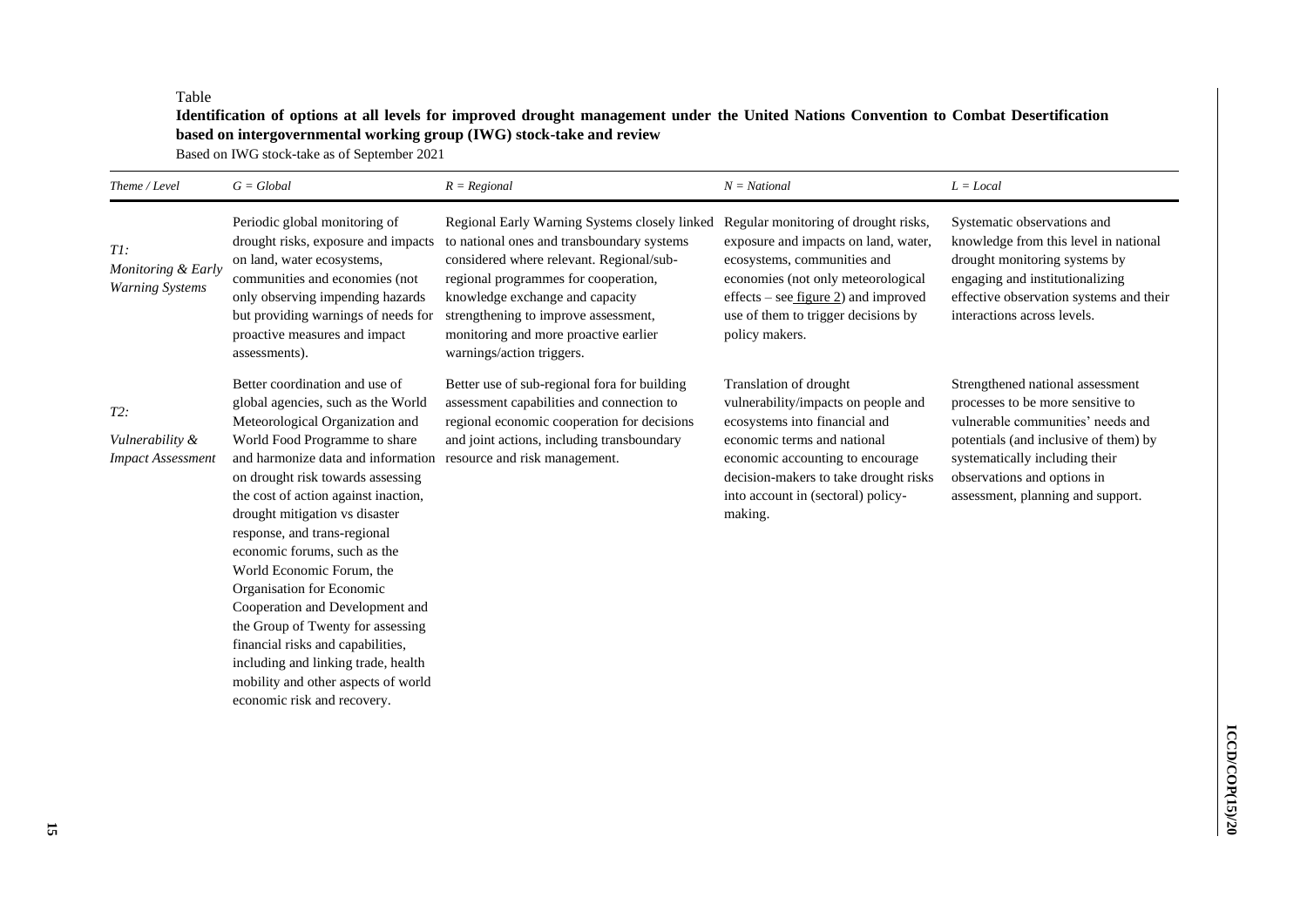| Theme / Level                                | $G = Global$                                                                                                                                                                                                                                                                           | $R = Regional$                                                                                                                                                                                                                                                                                   | $N = National$                                                                                                                                                                                                                                                                                                            | $L = Local$                                                                                                                                                                                                                                                                        |
|----------------------------------------------|----------------------------------------------------------------------------------------------------------------------------------------------------------------------------------------------------------------------------------------------------------------------------------------|--------------------------------------------------------------------------------------------------------------------------------------------------------------------------------------------------------------------------------------------------------------------------------------------------|---------------------------------------------------------------------------------------------------------------------------------------------------------------------------------------------------------------------------------------------------------------------------------------------------------------------------|------------------------------------------------------------------------------------------------------------------------------------------------------------------------------------------------------------------------------------------------------------------------------------|
| $T3$ :<br>Resources and<br><i>Incentives</i> | Effective use of catalytic global<br>financing mechanisms to trigger<br>action to redress the immediate<br>human causes of drought exposure<br>and vulnerability and transform<br>them through reorientation of<br>capabilities and reestablishment of<br>sustainable land management. | Identification of financial and economic returns<br>on the use of traditional financing instruments<br>and innovative financing instruments, such as<br>insurance products, bonds, microfinance,<br>drought funds; sufficient availability and use of<br>such instruments in a regional context. | Demonstration of business cases and<br>de-risking for private actors and<br>development banks to assure sufficient<br>national investments in drought<br>preparedness, e.g. through national<br>drought funds, government-supported<br>insurance schemes, access to regional<br>and/or global drought emergency<br>funds. | Sufficient incentives for communities<br>and private sector actors to invest in<br>drought risk mitigation and response<br>measures.                                                                                                                                               |
| T4:<br>Policy and<br>Governance              | Increased specificity of wording,<br>targets, time frames, processes and<br>country responsibilities in an<br>updated and renewed global<br>commitment to improve proactive<br>drought management and reduce<br>drought impacts.                                                       | Enhanced regional level capacity building,<br>networks, and capacity development and<br>exchange of knowledge that exist and are<br>connected with global level institutions.                                                                                                                    | Connections across different scales of<br>governance and within levels to<br>manage drought, integration of<br>drought management into planning,<br>budget allocation and financing<br>systems.                                                                                                                           | Recognition and systematic<br>strengthening of local capacities of<br>stakeholders, administrations,<br>infrastructure, etc. as key to mitigating<br>drought risks. Incorporation of<br>accountability of decision-making to<br>the local level in national governance<br>systems. |
|                                              |                                                                                                                                                                                                                                                                                        |                                                                                                                                                                                                                                                                                                  | Also, guidance around increasing<br>investments in managing water,<br>putting in place monitoring systems,<br>and any other action that can be driven                                                                                                                                                                     |                                                                                                                                                                                                                                                                                    |

and regulated from this level.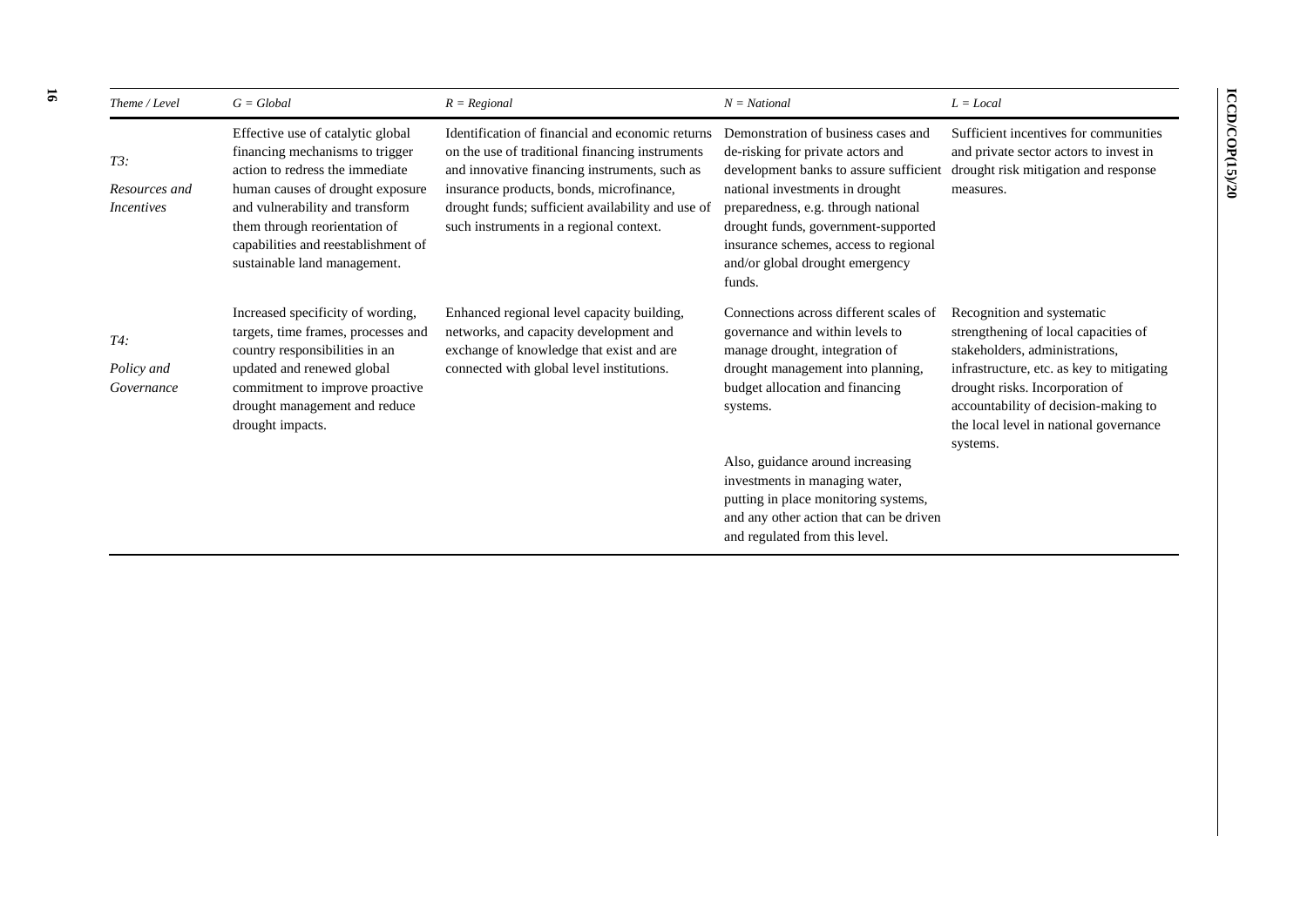## **III. Consideration of options**

41. In line with its ToRs, the IWG considered options for appropriate policy, advocacy and implementation measures at all levels for addressing drought effectively under the Convention, in the context of a wider holistic and integrated approach to disaster risk reduction and enhancing the resilience of communities and ecosystems. An indicative range of required options available was presented at COP 14.<sup>29</sup> Initial reflections on some of these options were presented in the Interim Report of the IWG at CRIC 19<sup>30</sup> and in the previous section of this report on the ongoing discussion of the Stock-take and Review (table above).

42. A sketched delineation of four potential pathways associated with the broad groupings of options at different levels (as in table above: national-regional-global levels and cross-cutting combinations of these) was explored by the group (see annex). During the finalization of their recommendations, the group observed a need for further clarification and elaboration of the options for consideration, especially any proposal by some IWG members or UNCCD Parties to create new institutional arrangements for the UNCCD, such as a COP decision, political declaration, protocol or agreement to supplement the existing institutional arrangements.

43. The group members also underlined the need to revisit the stock-take of policies, implementation and institutional coordination frameworks in order to provide additional justification for the proposed institutional strengthening option. Members suggested that, in a future iteration, this justification could be presented in a gap analysis format. Some considerable additional work would be needed to fully analyse the compiled stock-take of national policies, and further pursue questions relating to implementation and institutional coordination. This analysis should then connect to and support the development of a new global policy option and/or institutional proposition. In light of this, the compilation of the stock-take of national policies represented an important first step, now in place.

44. Following this first round of stock-taking and consideration of options by the IWG, the Parties now have a much stronger basis to work from for their consideration of current arrangements and gaps than was available previously. Furthermore, the Parties will be able to update and supplement the database of relevant policies addressing drought risks and impacts through an online interface platform in the Drought Toolbox.

## **IV. Main findings and consensus**

45. Following the consideration of options presented in pathway format at different levels (see annex), group members found that there is scope for three types of recommendations to be made:

Recommendations to review and improve the effectiveness of the existing arrangements at all levels under the UNCCD (building on the stock-take so far);

Recommendations to accelerate the holistic approach in coordination with other global policy processes and in corresponding multiple partnerships to alleviate the negative effects of drought at all levels and across multiple sectors;

(c) Recommendations to enhance the UNCCD's drought agenda by supplementing the Convention text and UNCCD 2018–2030 Strategic Framework <sup>31</sup> with additional institutional arrangement(s) (decisions, amendments, protocols, agreements, etc.) more coherently articulating more specific targets and actions to be taken in line with SO3.

<sup>29</sup> See: <https://www.unccd.int/sites/default/files/sessions/documents/2019- 07/ICCD\_COP%2814%29\_16-1910485E.pdf>.

<sup>30</sup> See: [<https://www.unccd.int/sites/default/files/sessions/documents/2021-](https://www.unccd.int/sites/default/files/sessions/documents/2021-07/ICCD_CRIC%2819%29_6-2105845E.pdf) [07/ICCD\\_CRIC%2819%29\\_6-2105845E.pdf>](https://www.unccd.int/sites/default/files/sessions/documents/2021-07/ICCD_CRIC%2819%29_6-2105845E.pdf).

<sup>31</sup> [<https://www.unccd.int/sites/default/files/relevant-links/2018-08/cop21add1\\_SF\\_EN.pdf>](https://www.unccd.int/sites/default/files/relevant-links/2018-08/cop21add1_SF_EN.pdf).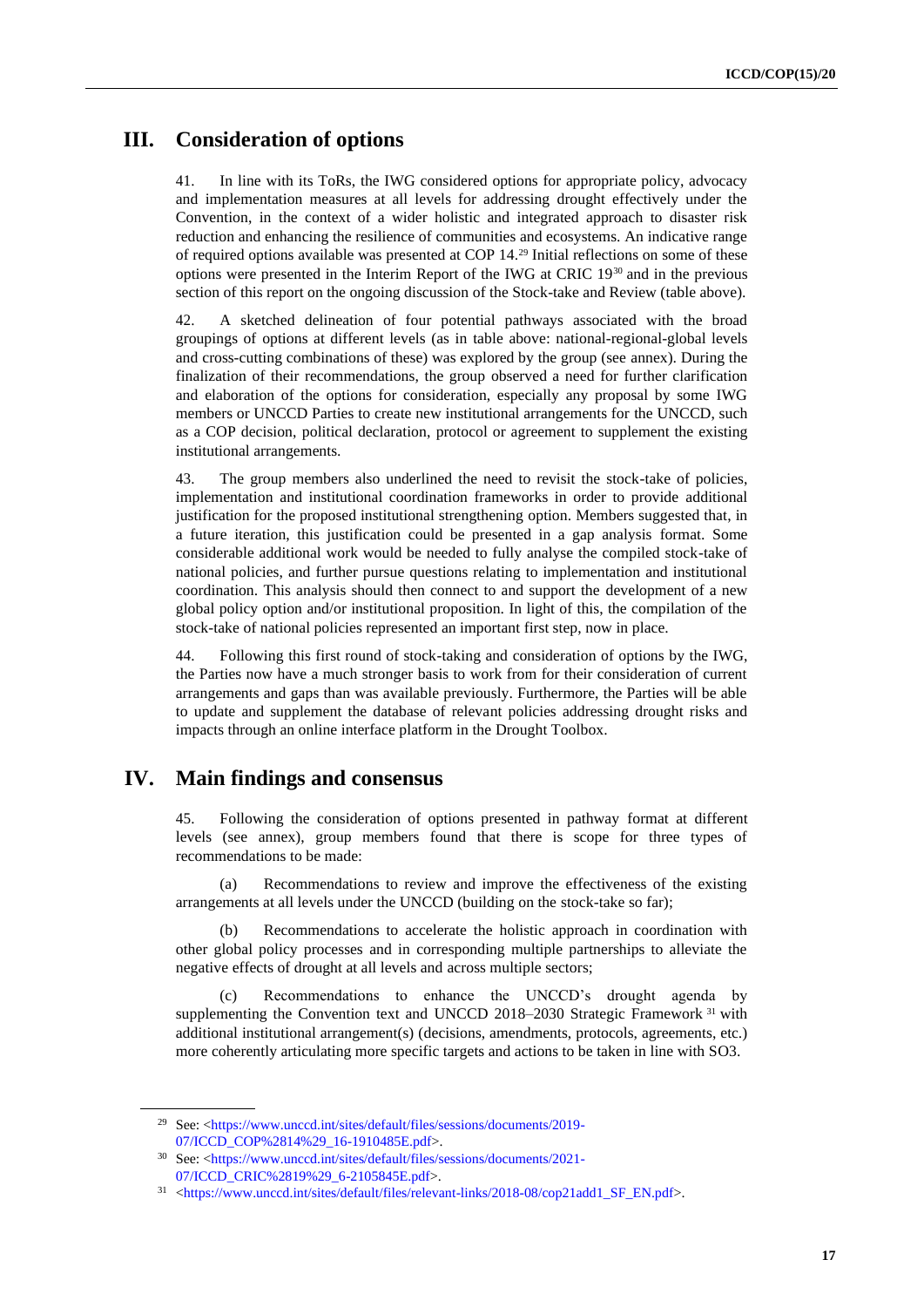46. The first two of these are relatively uncontroversial and broadly accepted amongst the members of the IWG. However, a range of different views are held concerning the third point. Some would consider a protocol or agreement on drought as likely to help by raising the profile of the UNCCD across the United Nations system and creating greater recognition of its work among the wider community of policy-makers, practitioners and other stakeholders concerned with drought challenges. According to this view, decisions or declarations are generally not sufficiently forceful to mobilize the level of support that the UNCCD needs, and which is generated for the other Rio conventions through the introduction of these additional institutional arrangements supplementing the basic Convention text.

47. On the other hand, there are also concerns amongst the group about, inter alia*,* the real added value of any Protocol or Agreement as compared to the already detailed provisions of the UNCCD, extensive resources and time required for the negotiation of such an instrument, etc. Although the UNCCD scientific process is changing, considerable work still remains to be done to implement the practical learning process that it is intended to provide for the evaluation of effective actions to reduce drought risks and impacts. There are questions as to whether the UNCCD must prove effective first before receiving the level of consideration accorded to its sister conventions. And if so, how, without that support, it would put in place the sound systematic observation and rigorous scientific knowledge that it needs to continuously re-evaluate and improve the effectiveness of actions.<sup>32</sup>

48. During the coming year, with or without any additional arrangements, the UNCCD could provide guidance enabling Parties to make use of the emerging global opportunities to retrofit approximated systems to monitor and assess drought effects on communities and ecosystems. These could begin to assess what has happened over the past decade of accelerating drought risks and impacts. It may also then be possible to project anticipated changes forward into the future, and to generate estimates of the effectiveness of different policies, implementation arrangements and partnerships. Nonetheless, the speed of the expected learning curves must remain moderated to balance with the objective to leave no one behind. In any event, an exciting phase of confidence-building and discovery could accompany 2022 baseline reporting by Parties to the UNCCD on drought effects and implementation impacts.

49. Consensus recommendations are presented in the following section. A lack of clarity in the mandate of the IWG for recommending the consideration of any particular option for agreement, and diverging views of Parties – as expressed at the most recent COPs – have hampered discussions about options for a possible further articulation of a more coherent and forceful global policy on drought under the UNCCD. In spite of this difficulty, a number of elements that could contribute to such coherence and forcefulness have featured recurrently in the IWG's discussions.

50. The following seem to be emerging as generally agreed:

(a) Firstly, drought deserves renewed political attention at the global level and enhanced action should be taken at all levels. Some IWG members also support the development of a new global policy framework for addressing drought that could supplement the existing framework under the UNCCD by taking a potentially more inclusive approach that need not separate developed from affected countries, nor limit its focus to countries with the driest climates – since all countries can and do experience droughts. Other IWG members emphasize the importance of better implementing the existing framework;

(b) Secondly, the proactive approach to managing drought effects by investing in resilience through pro-active measures such as sustainable land and water management

<sup>&</sup>lt;sup>32</sup> With regard to these questions, there are some game changers emerging through the data and indicators that are becoming available thanks to the SDG process, and more generally to emerging remote sensing, geographic information systems technologies, mobile technologies, and continuously emerging innovative uses of these to enhance governance and transparency that bring the UNCCD objectives into reach. Use of these is already beginning to some extent in some areas.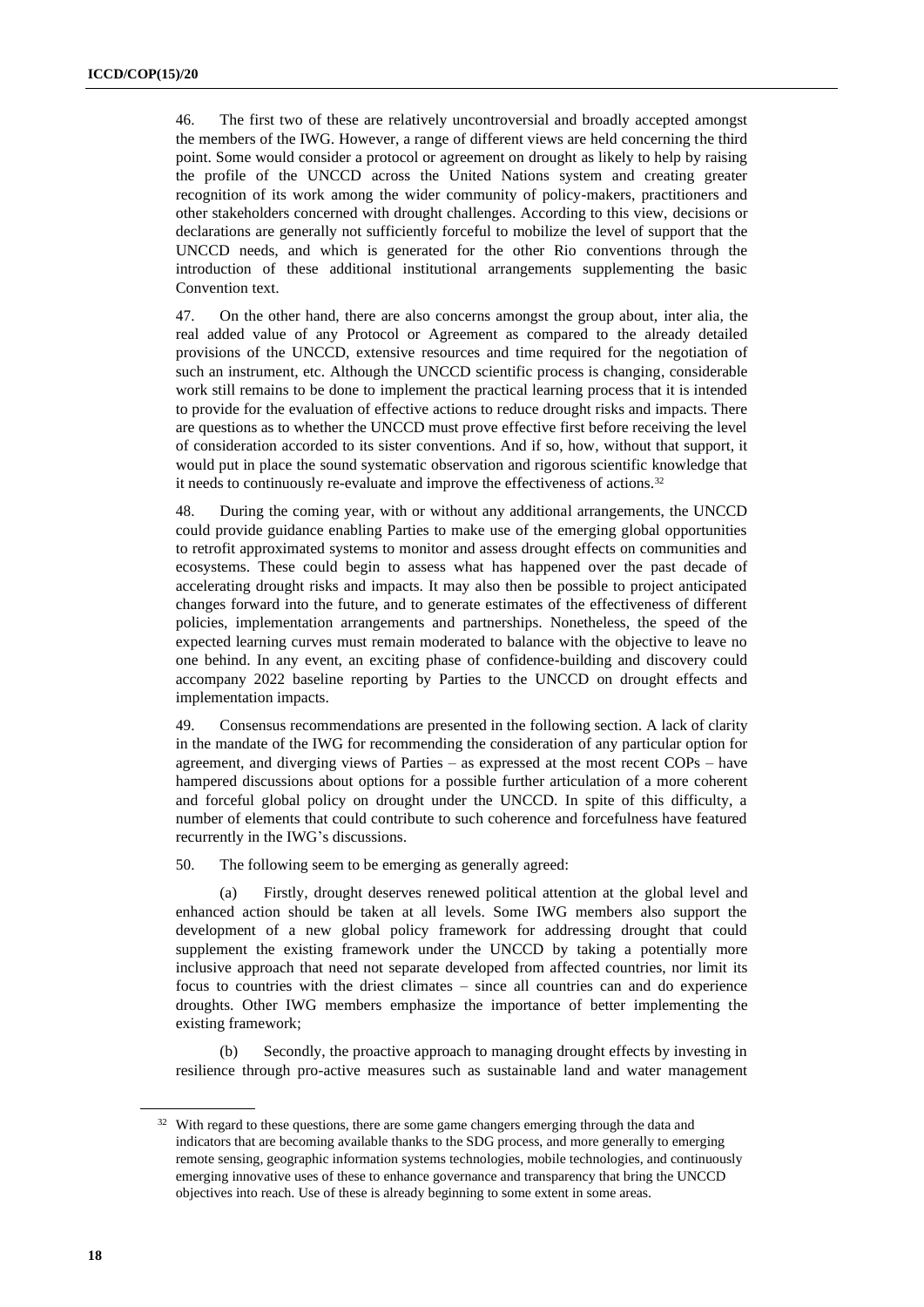practices sets the UNCCD apart as an enlightened leader with the capability to make a practical difference to the achievement of the objectives of the other Rio conventions and SDGs;

(c) Thirdly, the holistic approach, led and convened by UNCCD, by working in concert with other relevant processes and partners, has already emerged as the preferred approach for all Parties which tasked the IWG to pursue it. The validity of this has been reaffirmed throughout all of the work and findings of the group;

Fourthly, a global target – such as the  $1.5$  degree target employed by the Paris Agreement – could be set in the future for the UNCCD's work on drought at the global level and translated into political commitments at the national level by national policymakers in the same way that many countries have set targets for land degradation neutrality. This should follow through to target-setting at the catchment level within and between countries, as well as to the local level and the level of water service providers, and requires private sector engagement;

(e) Fifthly, overcoming negative drought effects due to both climate and landuse changes must entail a continuous and adaptive learning process at all levels, including leadership at the global level and good practices for enabling ground-truthing from the ground.

51. It is clear that the preparation of new arrangements to guide the work of the UNCCD on drought would take at least another biennium to prepare in a draft form before it could be ready for negotiation and agreement by the Parties and it would very likely take significantly longer to pursue any legally binding option. In the meantime, many Parties would like to see a clearer analysis of the effectiveness of the existing, relatively new policy framework, including articulation of any gaps, to accompany any proposals for a new global policy instrument. This continuing investigation of effectiveness also will require significant work (which is underway) to establish and apply indicators for monitoring progress toward SO3. It is therefore desirable and feasible that all three of these complementary types of recommendations (improving existing arrangements, establishing new partnerships and continuing discussions on new arrangements) should continue in parallel over the coming biennium. Combatting negative drought effects under climate and land-use changes must entail a continuous and adaptive learning process at all levels.

### **V. Recommendations to the Parties for decision at the fifteenth session of the Conference of the Parties**

#### **52. Recommendations of the IWG are the following:**

**(a) All Parties shall maintain their existing commitment to pursue concerted policies, partnerships and progressively enhanced implementation of drought risk and impact management at all levels as a continuous process. Existing arrangements to mitigate the effects of drought under the UNCCD should be strengthened and additional activities started in line with the notable level of global commitment and ambition established in the Convention text <sup>33</sup> to apply systematic observation, scientific knowledge, and a continuous process of re-evaluation to improve the effectiveness and coordination of international cooperation and to facilitate the implementation of national plans and priorities. Key action areas are spelled out in recommendations b to g. Parties should establish a mechanism to discuss if and which new institutional arrangements<sup>34</sup> may be needed to further enhance the effectiveness of the UNCCD in decelerating and transforming drought risk under the Convention and beyond (see recommendation (h)). Parties to the UNCCD should, wherever possible, seek to simultaneously address other risks and risk management systems and create co-benefits beyond drought resilience, and avoid negative impacts. Overall,** 

<sup>&</sup>lt;sup>33</sup> See overarching preamble on page 4 of the Convention Text.

<sup>34</sup> E.g. mandated drafting committees, Task Forces, Steering Groups, validating and/or vetting committees, dedicated auditors committees or evaluation boards, etc.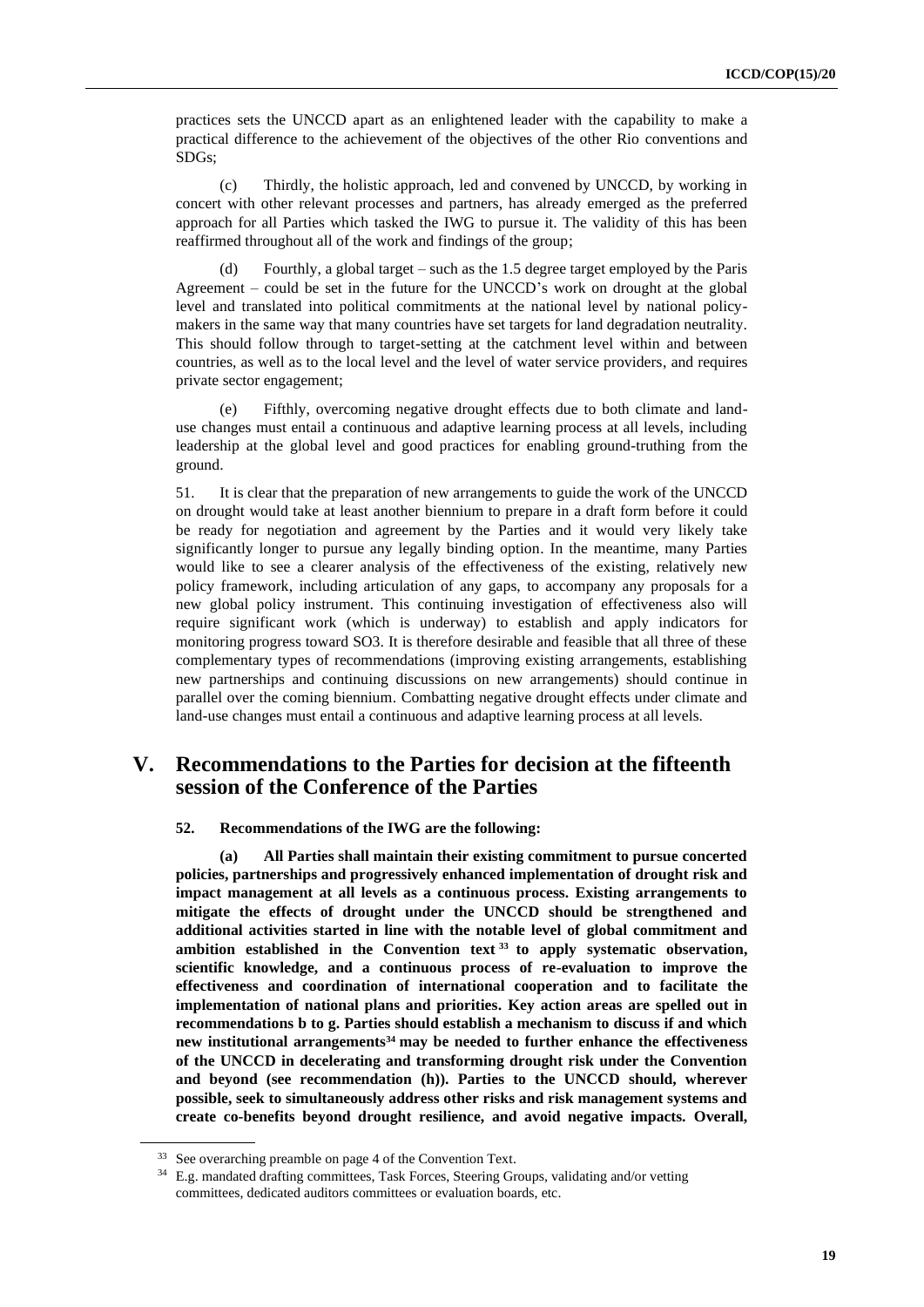**Parties should support the growing role and increased confidence in the UNCCD's proactive approach, convening power and leadership on land-based solutions to drought risks and impacts;**

**(b) Parties should request the secretariat to encourage and support Communities of Learning and Practice (CLP) to pursue co-learning and collaboration for drought risk and impact management issues. These CLPs should engage existing local communities in particular and assist where bottom-up demand exists. While contributing to the UNCCD's global mandate on drought, they should encourage the inclusion of stakeholders across all levels (particularly sub-national), and across public, private, and civil domains (particularly representatives of vulnerable groups and women). The CLPs are encouraged to make use of and integrate tools and activities into the UNCCD Drought Toolbox. The secretariat to the UNCCD shall support the dissemination of lessons learned in the CLPs to the appropriate national, regional, and global review and policy processes within the UNCCD bodies and processes and its holistic approach to addressing drought with other Conventions and other United Nations processes and conventions that address drought;**

**(c) Parties, with the assistance of regional institutions, in conjunction with relevant stakeholders, should establish accessible, inclusive and effective monitoring, early warning and action systems that support drought-resilient ecosystems, societies and economies. Regional approaches should be considered, particularly for issues such as EWS, cross-border trade, cross-boundary water management, migration and security/stability. Regional centres or networks of excellence and CLPs can be very valuable, regrouping comparable situations and solutions. The secretariat to the UNCCD should provide support for collecting regional experience, as well as analysing and integrating it into global review and policy processes;**

**(d) Parties should support the secretariat and appropriate UNCCD institutions and bodies, including the Science-Policy Interface to enhance their capacity to assess the effectiveness of the UNCCD's strategic actions addressing drought. Assessments should include qualitative and quantitative measurement of the effects of droughts on ecosystems, societies and economies, of the difference made by human decisions taken or remaining to be taken, and of the costs and benefits of action versus inaction. Regional centres or networks of excellence and CLPs can provide valuable information. The assessments should be fed into other complementary ongoing UNCCD processes and other United Nations processes addressing drought risks;**

**(e) Parties should call upon the secretariat, the GM and other appropriate UNCCD bodies to provide additional technical knowledge and support for the development of national capacities and a global assessment process to examine and identify the financing needs and opportunities for drought management activities in relation to those already in place. An inclusive process should explore integrated financing mechanisms that could engage national treasuries and the national and international financing community, both private and public, to recognize the returns on investments, while also identifying and reducing perverse incentives that exacerbate land degradation and drought risks. Existing financial collaboration forums at regional and sub-regional levels should also be addressed for further collaboration. Particular attention should be given to financial mechanisms that enable local drought-affected stakeholders to invest profitably in their own resilience since they know best what is feasible, useful and which generates co-benefits and avoids harm; 35**

**(f) Parties should call upon the secretariat to the UNCCD as well as the GM to take stock, together with relevant multilateral and bilateral partners, of the current processes and funding levels for drought management, with a view to** 

<sup>&</sup>lt;sup>35</sup> A number of the existing global climate funds have lately begun to engage with this observation.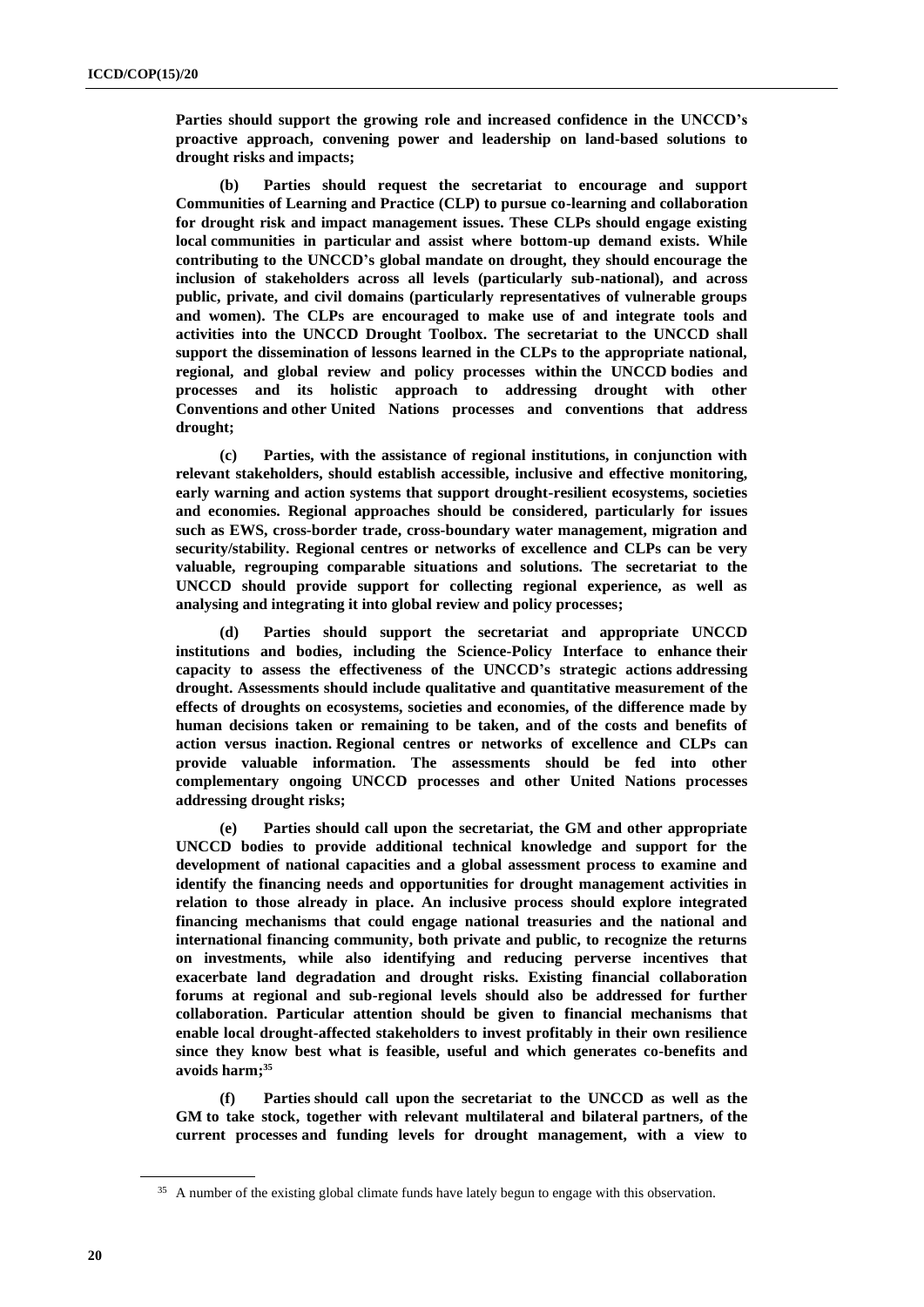**improving and enhancing them. Parties should also call on their other relevant global processes, such as DRR, Climate Change Adaptation, Financing for Development and Green Recovery to recognize and support the UNCCD process. This should consider factors that enable or prevent the implementation of policies and actions to support activities at the (sub)regional and national levels. The UNCCD should convene a global forum for all relevant agencies and actors to take stock, assess and review effective financing to mitigate the effects of drought. It should provide the countries with a clear orientation as to the different funding streams accessible to them. It should also provide the global development community with a clear direction in terms of monitoring, evaluation, emerging lessons and any remaining issues to be addressed. This would be informed by ongoing coordination efforts with other relevant financing mechanisms and processes for disaster risk reduction, climate finance (including the Adaptation Fund), food and water security, ecosystem-based approaches and the broader financing agendas for 2030 and beyond. The UNCCD should do this by presenting its global evaluation of the results obtained from investments (as described in recommendations (d) and (e)) to the wider international community and shedding light on the returns on the investments. This would provide a clearer basis for discussion of further such investments in light of evolving needs due to climate change and other accelerating factors; 36**

**(g) The UNCCD should continue to strengthen and enhance as well as forge new strategic partnerships at all levels, across sectors and with different public, private and civil society organizations. Based on existing platforms, such as the IDMP, Global Framework on Water Scarcity in Agriculture and United Nations Water, the UNCCD, with other partners, including the UNDRR, should provide a global coordination mechanism on drought to promote multilevel and multisectoral collaboration with international, regional and national organizations and initiatives. This mechanism would include relevant United Nations organizations, development agencies, private sector, knowledge centres, local and regional learning and practice networks, centres of excellence, and civil society organizations. It should do so by delivering strategic information and showcasing results achieved on the ground in mitigating and transforming drought risks. This would be enabled by the global assessment (in recommendations (d), (e) and (f)), regional institution-building (as described in (c)) and CLPs (as described in (b));**

**(h) Parties may wish to consider a further process to continue to discuss if and which further initiatives or new institutional arrangements (e.g. drought protocol or political declaration or other) could be established. These could focus on promoting a more coherent and proactive global approach to mitigating and transforming drought risks and impacts at all levels by the UNCCD, the United Nations systems as a whole and the Parties to both.**

<sup>&</sup>lt;sup>36</sup> Such assessments may be needed and anticipated to support the Global Stocktake for the Paris Agreement and other global discussions of the Global Green Recovery and the UN Decade on Restoration, but due to the necessary focus on investments in land management to mitigate drought risks, it should most ideally be led by UNCCD if it could be feasible for UNCCD to do so.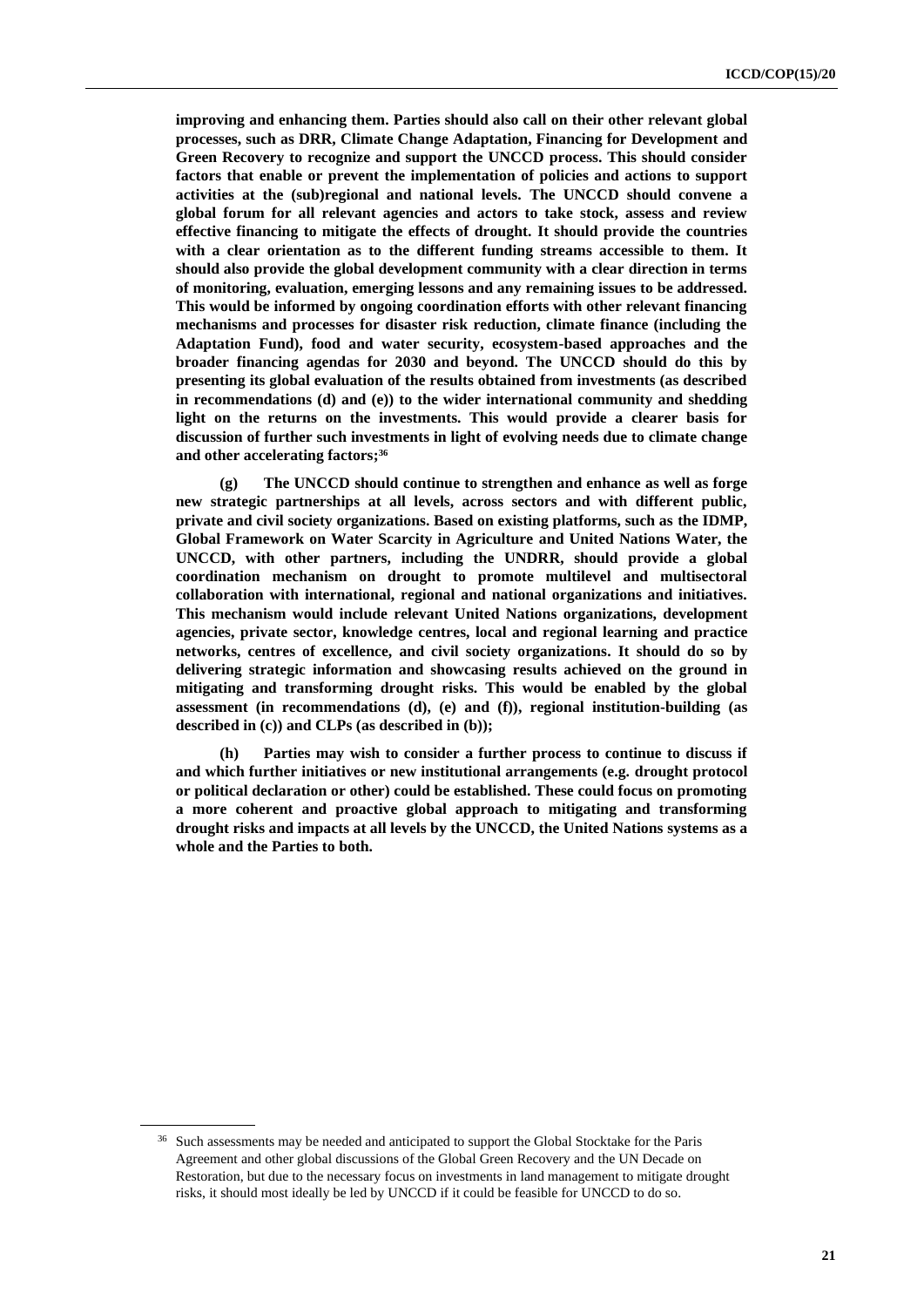# **Annex**

### **Consideration of Pathways**

[English only]

1. In line with its Terms of Reference (ToRs), the intergovernmental working group (IWG) considered options for appropriate policy, advocacy and implementation measures at all levels to address drought effectively under the Convention, in the context of a wider holistic and integrated approach to disaster risk reduction and enhancing the resilience of communities and ecosystems. An indicative range of required options available was presented at the fourteenth session of the Conference of the Parties (COP 14). <sup>37</sup> Initial reflections on some of these options were presented in the Interim Report of the IWG at the nineteenth session of the Committee for the Review of the Implementation of the Convention (CRIC 19) <sup>38</sup> and in the ongoing discussion of the stock-take and review (table).

2. A brief overview of each of the identified pathways is presented in the following paragraphs, in line with the findings from the Stock-take (highlighted in the table). Some members of the IWG have expressed the wish to further define and refine the presentation of these through additional work to be carried out before the COP. Any additional contributions may be presented to the COP as an additional IWG publication alongside an intended blue paper to document the background and process of the IWG, and/or a new working group could be convened to take up this task following the COP.

"**Business as Usual**": A continuation of present efforts at national, regional and global level in the presence of climate change and increasing pressure on natural resources from various sides (land and water use for agriculture, industry, humans, settlements, etc.) with multiple mutual interferences will increase the systemic and cascading risks from drought, and lead to ever increasing negative impacts, particularly in territories of those Parties with already strong desertification trends, high dependencies on land and water for livelihoods and the economy, strong negative impacts of climate change and low capacities to design and implement drought and related policies.

"Improved national action": Continued global focus on improving national level policy actions reaffirming the subsidiarity principle approach to reach the affected areas and populations in each country (no change of approach – a COP decision would call on Parties to improve national policies and implementation) and request support, if needed, from other levels to strengthen national drought resilience capacities and implement strong measures through the synergies of cooperation at higher levels.

Continue strengthening policy coordination and implementation through national commitments to existing global policy standards and reporting processes to track implementation. Existing, but mostly weak regional and global partnerships would continue to support these. To some extent, the United Nations Convention to Combat Desertification (UNCCD) reporting process already offers countries a systematic global protocol for the four-yearly monitoring of national inventory of land areas, resident population numbers, and genders exposed to drought.<sup>39</sup> This is complemented by an annual CRIC and a biannual decision-making process in the form of the COP.

This can be progressively further enhanced, standardized and methodologically supported to more directly, coherently and uniformly take stock of the status and effects caused by drought and/or management of drought on: reserves of water, pasture, staple foods,

<sup>37</sup> See: [<https://www.unccd.int/sites/default/files/sessions/documents/2019-](https://www.unccd.int/sites/default/files/sessions/documents/2019-07/ICCD_COP%2814%29_16-1910485E.pdf) [07/ICCD\\_COP%2814%29\\_16-1910485E.pdf>](https://www.unccd.int/sites/default/files/sessions/documents/2019-07/ICCD_COP%2814%29_16-1910485E.pdf).

<sup>38</sup> See: [<https://www.unccd.int/sites/default/files/sessions/documents/2021-](https://www.unccd.int/sites/default/files/sessions/documents/2021-07/ICCD_CRIC%2819%29_6-2105845E.pdf) [07/ICCD\\_CRIC%2819%29\\_6-2105845E.pdf>](https://www.unccd.int/sites/default/files/sessions/documents/2021-07/ICCD_CRIC%2819%29_6-2105845E.pdf).

<sup>39</sup> See: [<https://www.unccd.int/news-events/unccd-unveils-new-guidance-land-degradation-and](https://www.unccd.int/news-events/unccd-unveils-new-guidance-land-degradation-and-drought-reporting)[drought-reporting>](https://www.unccd.int/news-events/unccd-unveils-new-guidance-land-degradation-and-drought-reporting).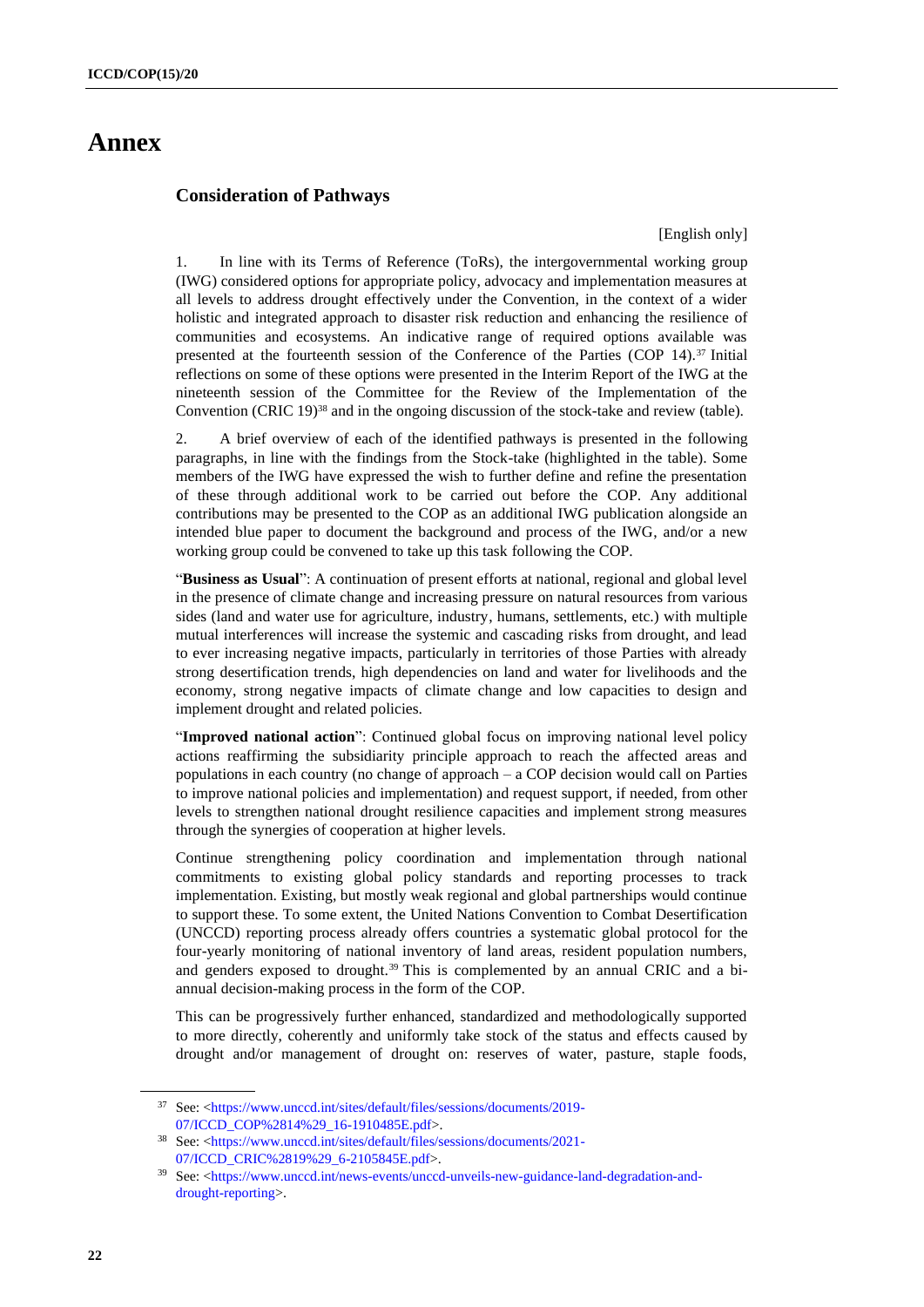contingency finance and institutional capability within these areas and groups. This should include updated plans in place in each community, watershed, country and region to withstand drought risks, thereby better informing national policy and budgeting and contributing to reducing vulnerability. The available communication channels and rationale for all groups to engage in the four-yearly inventory process could be progressively clarified by practical examples of success.

3. Through the existing Drought Toolbox and Drought Initiative, the UNCCD could continue accelerating support and guidance to Parties to fill gaps identified at the national level and enable (compare table):

- **•** Regular monitoring of drought risks, exposure and impacts on land, water ecosystems, communities and economies (not only meteorological effects – see figure 2) and improved use of monitoring to trigger decisions by policy makers.
- **•** Translation of drought vulnerability/impacts into financial and economic terms and national economic accounting to sensitize decision-makers to take drought risks into account in (sectoral) policy-making.
- **•** Formation of business cases for private actors and development banks to assure sufficient national investments in drought preparedness, alongside continued public support, where needed.
- **•** Governance systems connecting across scales to manage drought, including the integration of drought management into planning budget allocation and financing systems.

"**Strengthened global support and improved national action**": A more concerted articulation of policy, target-setting, tracking, learning and funding at the global level enables countries to inspire and support increased national level actions (a COP decision would propose to establish a global target and measurement system for Strategic Objective 3 (SO3), a process for a review of impacts under the Convention and an interface for the holistic global approach to drought together with other conventions and processes to be hosted by the UNCCD) and improved and accelerated funding arrangements at global level. 40

4. UNCCD could continue accelerating support and guidance to Parties to fill gaps identified at the global level (see table):

- Periodic global monitoring of drought risks, exposure and impacts on land, water ecosystems, communities and economies (both observing impending climate hazards and engaging with the significance of anthropogenic drivers and management decisions) and warnings of needs for proactive early actions through improved sustainable land management.
- Better use of trans-regional economic forums for assessing financial risks and capabilities, including & linking trade, health mobility and other aspects of world economic risk and recovery (e.g. the World Economic Forum, the Organisation for Economic Cooperation and Development and the Group of Twenty).
- Availability of catalytic global financing mechanisms to trigger the redress of the immediate human causes $4^{1}$ of drought exposure and vulnerability.

<sup>40</sup> As of COP 13 already positive steps have been taken toward this, which include the significant work of the UNCCD with the Drought Initiative, the IDMP.

<sup>41</sup> All aspects determined by human decisions and/or lack of decisions about issues that are within humans power to determine and regulate e.g. concerning the use of land, water, institutions, laws, economic development strategies, trade, cooperation, conflicts, or others).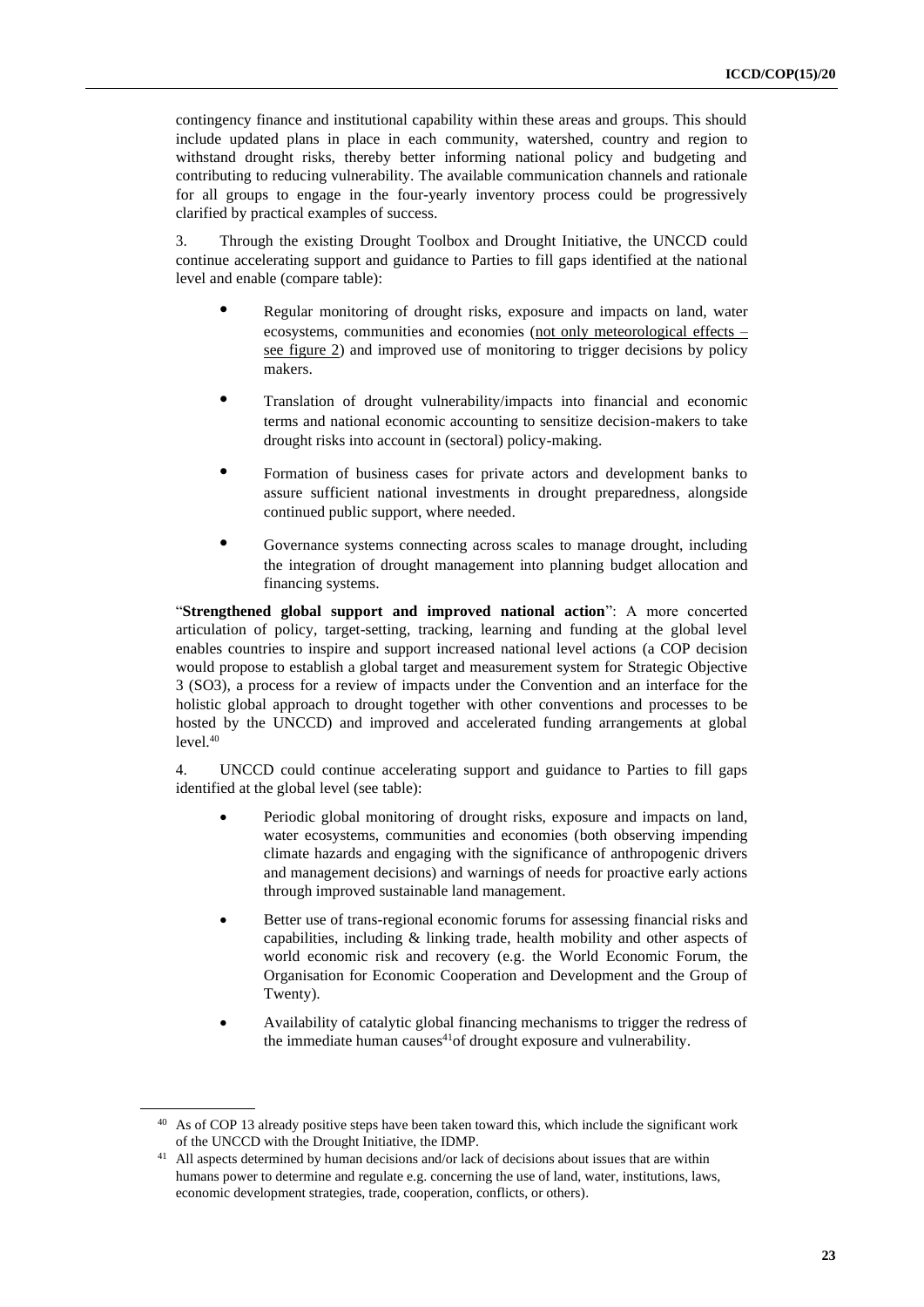• Increased specificity of wording, targets, time frames, processes and country responsibilities in an updated and renewed global commitment to improve drought management and reduce drought impacts (whether in form of COP decisions, political declarations, agreements, protocols, etc. – to be decided following the articulation of targets and reconfirmation of maximum consensus).

5. To provide leadership for multi-scale and inter-sectoral disaster risk management, an interagency convening process is already provided for under the Convention. Furthermore, the Integrated Drought Management Programme (IDMP) continuously enhances collaborations in support of the UNCCD, among the Food and Agriculture Organization of the United Nations (FAO), the Global Water Partnership (GWP), the World Meteorological Organization (WMO) and other partners working within the framework of the Drought Initiative. Furthermore, within the framework of the Global Framework for Water Scarcity Agriculture, the secretariat to the UNCCD regularly coordinates many agencies, including the United States Drought Management Center at the University of Nebraska, the FAO, WMO, GWP, International Water Management Institute and the United Nations Educational, Scientific and Cultural Organization, with the wider United Nations Water group, which includes these and other agencies. The Environment Management Group of the United Nations Environment Programme offers an additional coordination forum which could also report any relevant actions on drought to the UNCCD.

6. Possible additional global policy declarations, decisions, agreements, annexes or protocols<sup>42</sup> to mitigate drought risks and impacts have been under discussion since COP 13 and formally documented at COP 14. However, there is no consensus yet on this and a significant number of Parties have expressed concerns about proposals to establish new legal or funding frameworks. They would prefer to first assess and strengthen the effectiveness of the existing arrangements. To enable consideration and negotiation by the Parties,<sup>43</sup> these should be set out in such a way as to sufficiently identify their intended implications for the effective implementation of the Convention at all levels. Any legal or financial implications (should there be any) likely to concern any Parties should also be laid out and clarified before they are agreed and accepted.

7. A decision by the COP could set in motion the preparations needed for this pathway at different levels of ambition and degrees of binding. At a low level, the existing tools could be further strengthened. At a higher level, it would likely require at least one drafting committee process with clear ToRs to prepare such an instrument over a time period of at least one biennium before any draft policy instrument could be ready for review and negotiation amongst the Parties.

8. "**Improved national action and strengthened regional support**": Countries improve national drought systems and also convene at the regional level to further boost national level and transboundary actions and accelerate learning, building more practical exchanges, processes and institutional capacities with regional partners with whom they already share borders, sometimes rivers systems and sometimes policies, which have similar ecosystems and capacities and more private sector actors able to act across borders (a COP decision would call on Parties, Regional Economic Communities (REC) and partnerships to improve regional-level actions for learning and exchange, including the scheduling of annual intersessional meetings to review progress toward SO3 and report on this to the COP with support from the secretariat).

<sup>42</sup> <https://www.unccd.int/sites/default/files/relevant-links/2021-07/UNEP%20report.pdf>.

<sup>&</sup>lt;sup>43</sup> In the event that not all Parties would have the desire to commit to a more clearly defined common global protocol for tracking and raising resilience to drought than is already in place in the form of the UNCCD and the existing Sustainable Development Goals, targets and indicators, a voluntary guideline could offer an optional supplement. In the case that all Parties in some regions would desire to adopt and adhere to a more articulated global protocol, but that those in other regions would not, then an amendment to the relevant regional annexes of the Convention could be an option – see the study by UNEP mentioned in previous note.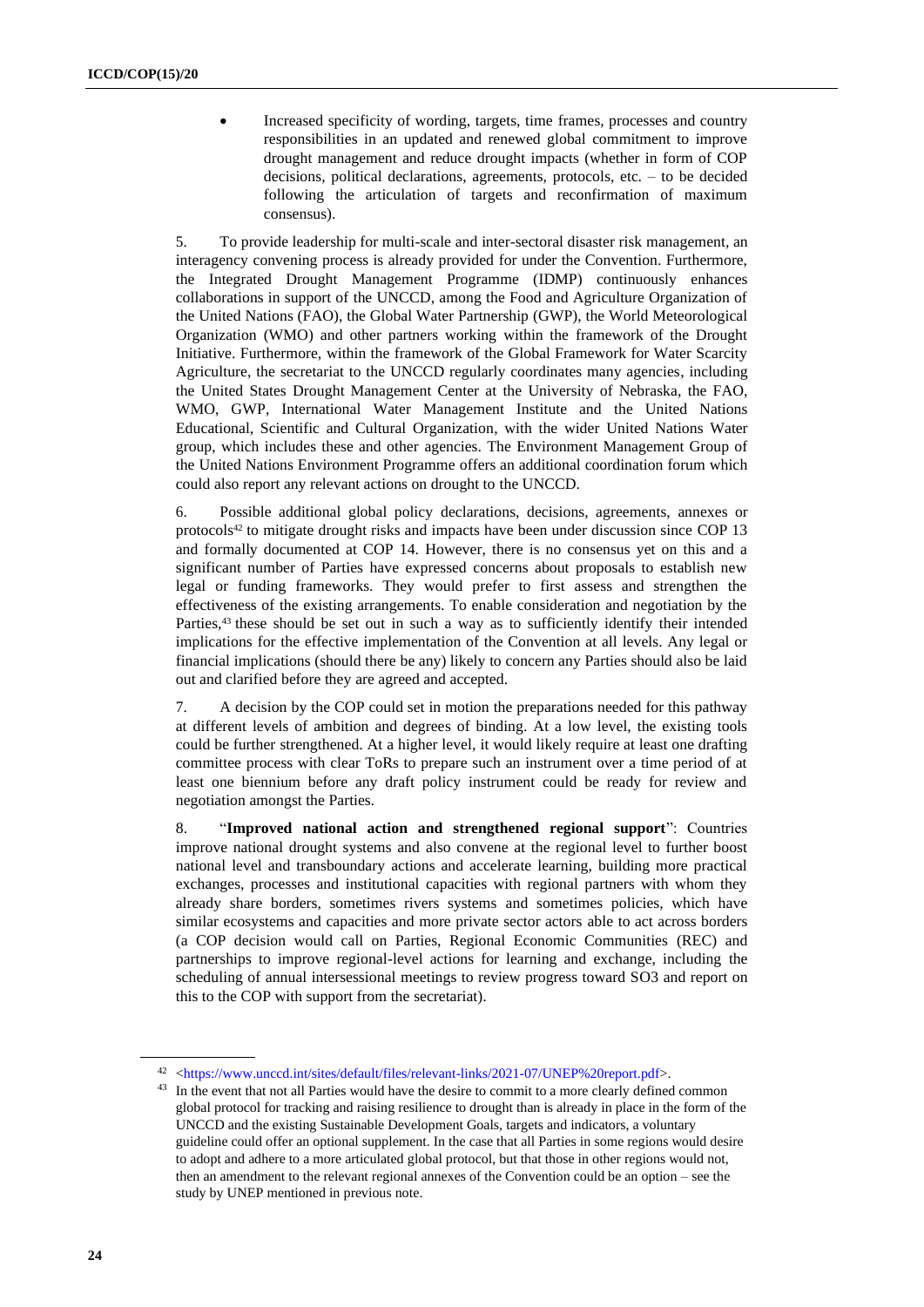9. **"Improved national action and strengthened regional support" pathway:**  Although it is often assumed that global initiatives (see previous option) include activity at the regional level, in practice this does not always happen. To enable more regional-level actions, the COP could call on regional-level bodies and groups; or, regional-level bodies, countries and groups could voluntarily decide to take action. <sup>44</sup> Specific regional guidelines/recommendations can be tailored to the climate, environment and social characteristics of the regions, whereas global guidance often remains too general. In some cases, regional guidance is for the purpose of information sharing/guidance to then promote action at national level. In others, there are regional level processes, economies and decision-making that require specific attention. These could be significantly accelerated by a specific call from the COP on relevant financing mechanisms or partnerships, including the Global Environment Facility, RECs, transnational river bodies and the countries themselves, to provide support for the acceleration of proactive regional policy, implementation and partnerships through (see table):

- **•** Regional/and sub-regional programmes for knowledge exchange and capacity strengthening to improve assessment, monitoring and more proactive earlier warnings/action triggers. Regional Early Warning Systems to be closely linked to national ones<sup>45</sup>
- Better use of sub-regional forums to build assessment capabilities and connections to regional economic cooperation, including transboundary resource management.
- **•** Identification of financial and economic returns on the use of traditional financing instruments and of innovative financing instruments, such as insurance products, bonds, microfinance, drought funds; sufficient availability and use of such instruments.
- **•** Regional-level capacity building and networks for capacity development and exchange of knowledge are in place and connected with global-level institutions.

10. A decision by the COP could establish a process for regional-level SO3 learning to be convened in each region during intersessional years, and for a report on these sessions to be provided to the COP in future years with support from all regional partners and other partners concerned, and additional facilitation from the regional facilitation staff of the secretariat to the UNCCD, if needed.

11. **"Systematic intensification of coherence and cooperation across all levels":** A comprehensive strategic approach articulating policy and target-setting at the global level *while also* engaging more regional-level actions integrating all of the above

12. **"Systematic intensification of coherence and cooperation across all levels" pathway:** A simultaneous enhancement of efforts against drought at all levels, from global to national (including strong sub-national), is the best way to account for the strengths and weaknesses of each of these levels, leaving responsibility to the lowest level possible to support local solutions but provide support where the lowest level is overburdened or not suitable (subsidiarity principle). Given the increasing risks and impacts of drought in the most vulnerable areas and the extent to which these are avoidable through a proactive approach, it is desirable to accelerate progress to the greatest extent possible. In the event that all options could be activated simultaneously, this would require and represent the highest level of strategic policy coherence and coordination effort. If agreed and enacted by all Parties and observer institutions, this should then obtain the fastest, deepest and most sustainable results. However, concerted advocacy to mobilize necessary resources,

<sup>44</sup> The stocktake identified the Partnership Initiative for Sustainable Land Management (PISLM), a subregional CBO that promotes SLM projects in the wider Caribbean as an example of a promising subregional level initiative.

<sup>&</sup>lt;sup>45</sup> Some examples of this are already happening, but more is still needed.